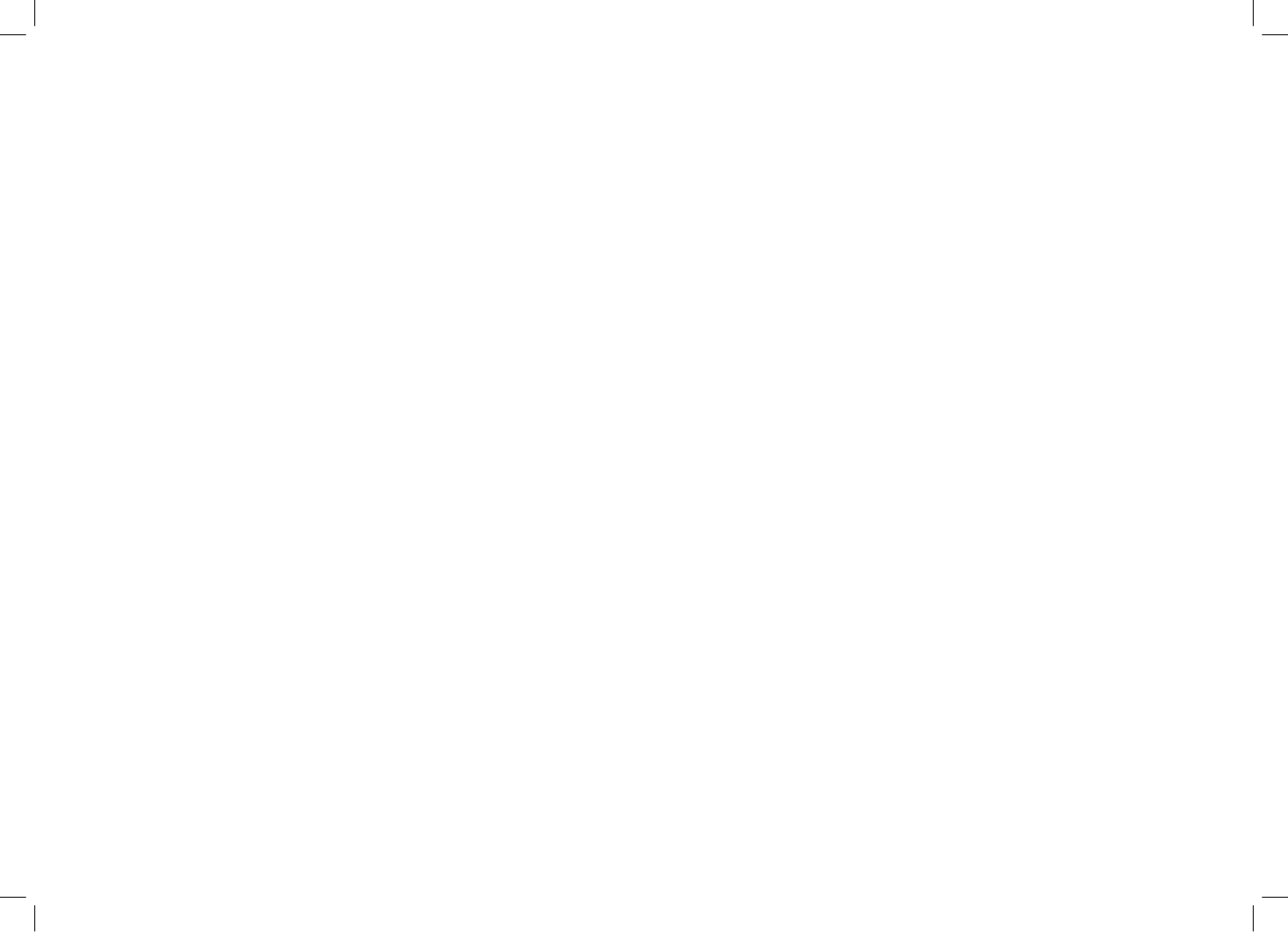### **Thursday, 29th September 2005**

16:00 - 17:00 Nuclear Medicine Meeting

19:30 for 20:00 Fork Supper (informal). Fitzwilliam Tennis Club

### **Friday, 30th September, 2005**

|                 | <b>ROOM A</b><br>Cheyne Lecture Theatre                                                                                                              | <b>ROOM B</b><br><b>Houston Lecture Theatre</b> | ROOM C          | <b>Albert Lecture Theatre</b>                                              |
|-----------------|------------------------------------------------------------------------------------------------------------------------------------------------------|-------------------------------------------------|-----------------|----------------------------------------------------------------------------|
| $8:00 - 9:30$   | <b>Scientific Session 1</b>                                                                                                                          | <b>Scientific Session 2</b>                     | Oncology"       | "Contemporary Issues In                                                    |
| $9:30 - 11:10$  | <b>CATEGORICAL SESSION 1</b>                                                                                                                         |                                                 |                 |                                                                            |
| $11:10 - 11:40$ | <b>Opening of Poster and Technical Exhibitions (Dean)</b><br>Tea / Coffee Break                                                                      |                                                 | $10 \text{ am}$ | <b>ESTRO Training &amp;</b><br><b>Education</b>                            |
| $11:40 - 13:10$ | <b>CATEGORICAL SESSION 2</b>                                                                                                                         |                                                 |                 |                                                                            |
| 13:10 - 14:30   | Lunch - visit industry exhibition                                                                                                                    |                                                 | 11 am           | <b>Non Small Cell Lung</b><br><b>Cancer Session</b>                        |
| 14:30 - 15:00   | <b>FACULTY AGM</b>                                                                                                                                   |                                                 |                 |                                                                            |
| 15:00 - 16:30   | <b>CATEGORICAL SESSION 3</b>                                                                                                                         |                                                 | 2 pm            | <b>Breast Cancer Session</b>                                               |
| 16:30 - 17:15   | <b>Haughton Lecture:</b><br>Prof. Janet Husband<br>"Multi-modality Imaging of Testicular Cancer"<br>President, Royal College of Radiologists, London |                                                 | 4 pm            | <b>Novel Therapies in</b><br>the Management of<br><b>Malignant Disease</b> |
| 19:00 for 19.30 | <b>Reception, Conferring of Honorary Fellowships</b><br>and Dinner (Black Tie)                                                                       |                                                 |                 |                                                                            |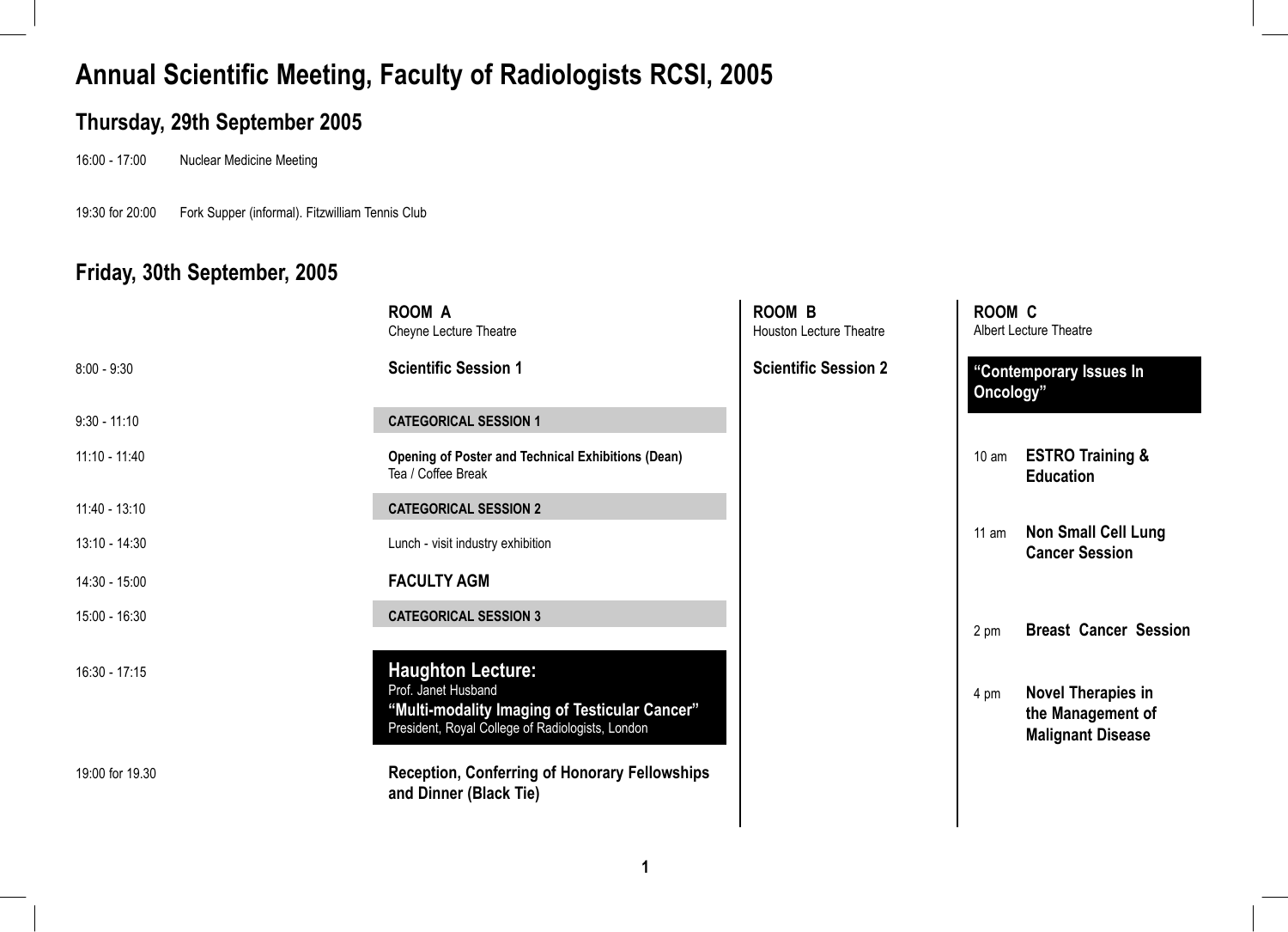# **Saturday, October 1st 2005**

|                 | <b>ROOM A</b><br>Cheyne Lecture Theatre                                                                                                                                                                  | R <sub>O</sub><br>Albe |
|-----------------|----------------------------------------------------------------------------------------------------------------------------------------------------------------------------------------------------------|------------------------|
| $9:00 - 10:30$  | <b>CATEGORICAL SESSION 4</b>                                                                                                                                                                             | 9 ar                   |
| 10:30-11:15     | <b>Honorary Fellows Lecture</b><br>Prof. Janet Husband<br>"Lymphatic Metastases -<br>A Journey of Challenge and Opportunity"<br>President, Royal College of Radiologists, London                         |                        |
| $11.15 - 11.45$ | Tea / Coffee Break - visit industry exhibition                                                                                                                                                           |                        |
| 11:45 - 12:35   | <b>Scientific Session 3</b><br><b>Presentation of Medals</b>                                                                                                                                             |                        |
| $12:35 - 13:00$ | Case of the Day - St. James's Hospital                                                                                                                                                                   |                        |
| 13:00 - 13:15   | <b>Presentation of Gold Medal</b><br>Dr. Gerard Hurley                                                                                                                                                   |                        |
| $13:15 - 14:00$ | <b>Schering Distinguished Guest Lecture</b><br>The Inherent Dangers of Radiologic Screening<br>Dr. Robert Stanley<br><b>UAB Professor Emeritus</b><br>Editor in Chief, American Journal of Roentgenology |                        |

**ROOM C** ert Lecture Theatre

#### 9 am **St Luke's Registrars Prize**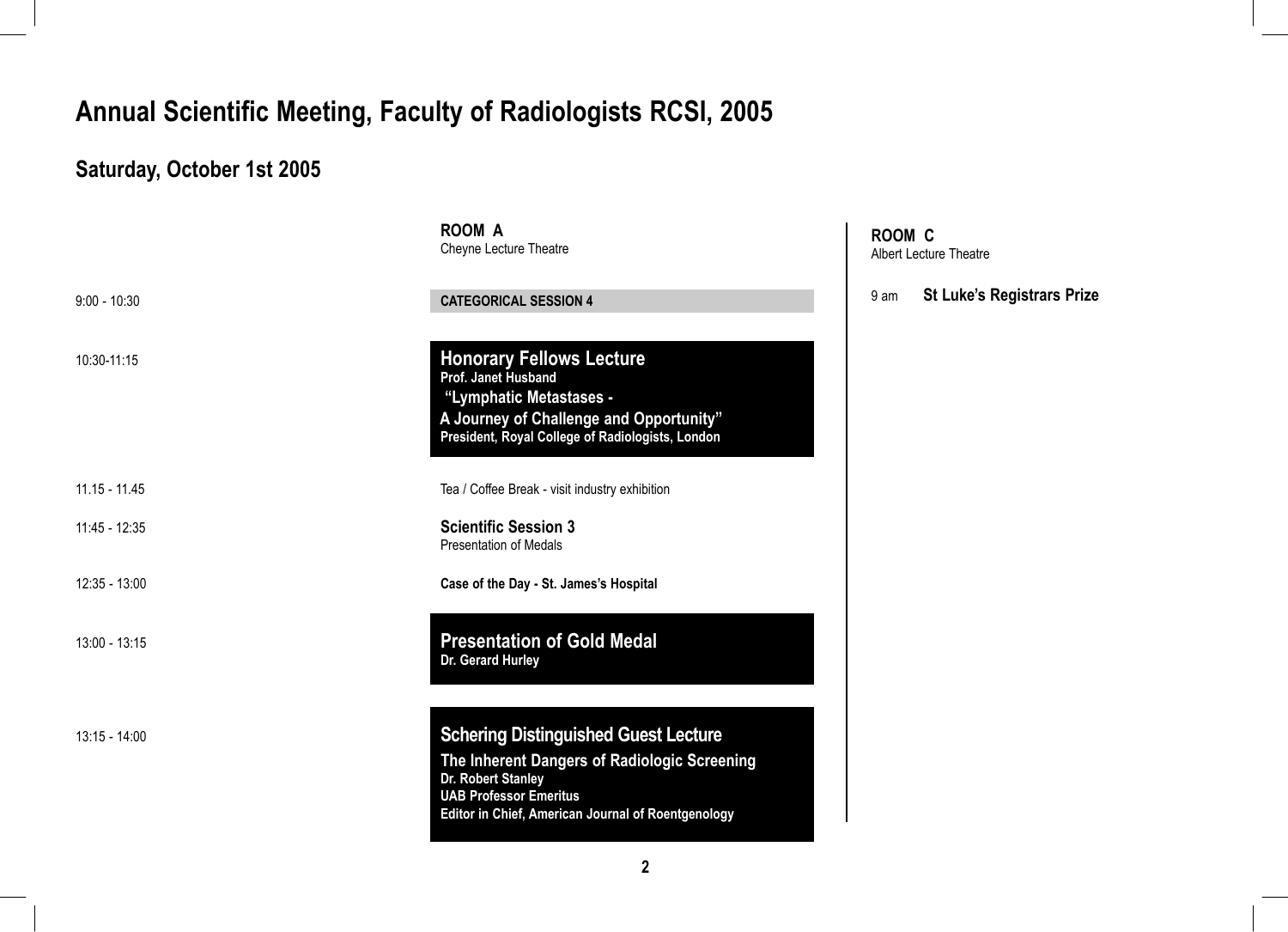**Friday, September 30th, 2005. 08:00 - 09:30 Moderator: Dr. Dermot Malone, St. Vincent's University Hospital** 

#### **Scientific Session 1: Cheyne Lecture Theatre**

| <b>Time</b> | <b>Control No.</b> | <b>Title</b>                                                                                                                                                                                | <b>Presenter</b> | <b>Institution</b>                              | <b>Senior Author</b> |
|-------------|--------------------|---------------------------------------------------------------------------------------------------------------------------------------------------------------------------------------------|------------------|-------------------------------------------------|----------------------|
| 08:00       | 309-S-13           | Efficacy of Time-of-Flight Magnetic Resonance Angiography (TOF-MRA) in the follow<br>up of coiled intracranial aneurysms with Digital Subtraction Angiography (DSA) as the<br>gold standard | Hurley           | <b>Beaumont Hospital</b>                        | <b>Brennan</b>       |
| 08:09       | 309-S-15           | Stereological measurement of the length of the vessels comprising the circle of Willis                                                                                                      | O'Connor         | <b>Cork University Hospital</b>                 | Ryan                 |
| 08:18       | 309-S-1            | Do the MR findings of ACJ Osteoarthritis Correlate with a Positive Clinical<br>Examination?                                                                                                 | Cunningham       | NYUMC/The Hospital for Joint<br><b>Diseases</b> | Schweitzer           |
| 08:27       | 309-S-2            | Does Exercise Provoke Knee Joint Effusions? A Systematic Ultrasound Evaluation.                                                                                                             | Cunningham       | NYUMC/The Hospital for Joint<br><b>Diseases</b> | Schweitzer           |
| 08:36       | 309-S-8            | Coronal oblique turbo STIR imaging of the sacrum and sacroiliac joints at routine MR<br>imaging of the lumbar spine.                                                                        | Gleeson          | Mater Misercordiae Hospital                     | Eustace              |
| 08:45       | 309-S-10           | MRI as a problem solving tool in patients with complications following total hip<br>replacement.                                                                                            | Kerr             | Cappagh Orthopaedic Hospital                    | Eustace              |
| 08:54       | 309-S-12           | Subacromial bursography in rotator cuff impingement. Correlation between findings at<br>MRI and patient outcome.                                                                            | Hambly           | Mater Misercordiae Hospital                     | Eustace              |
| 09:03       | 309-S-18           | Do marrow patterns of the lumbar spine on magnetic resonance imaging correlate<br>with DEXA scan- derived bone density values?                                                              | Kerr             | Cappagh Orthopaedic Hospital                    | Eustace              |
| 09:12       | 309-S-20           | Leg Length Measurment: A Comparison between Radiation Dose during CT<br>Scanogram and Fluoroscopic Image Frame-holds.                                                                       | Iqbal            | Temple Street Children's<br>Hospital            | Ryan                 |
| 09:21       | 309-S-24           | A Comparison Between Whole Body MRI (WBMRI) and Skeletal Survey In the<br>Staging of Multiple Myeloma                                                                                       | Gleeson          | Mater Misercordiae Hospital                     | Eustace              |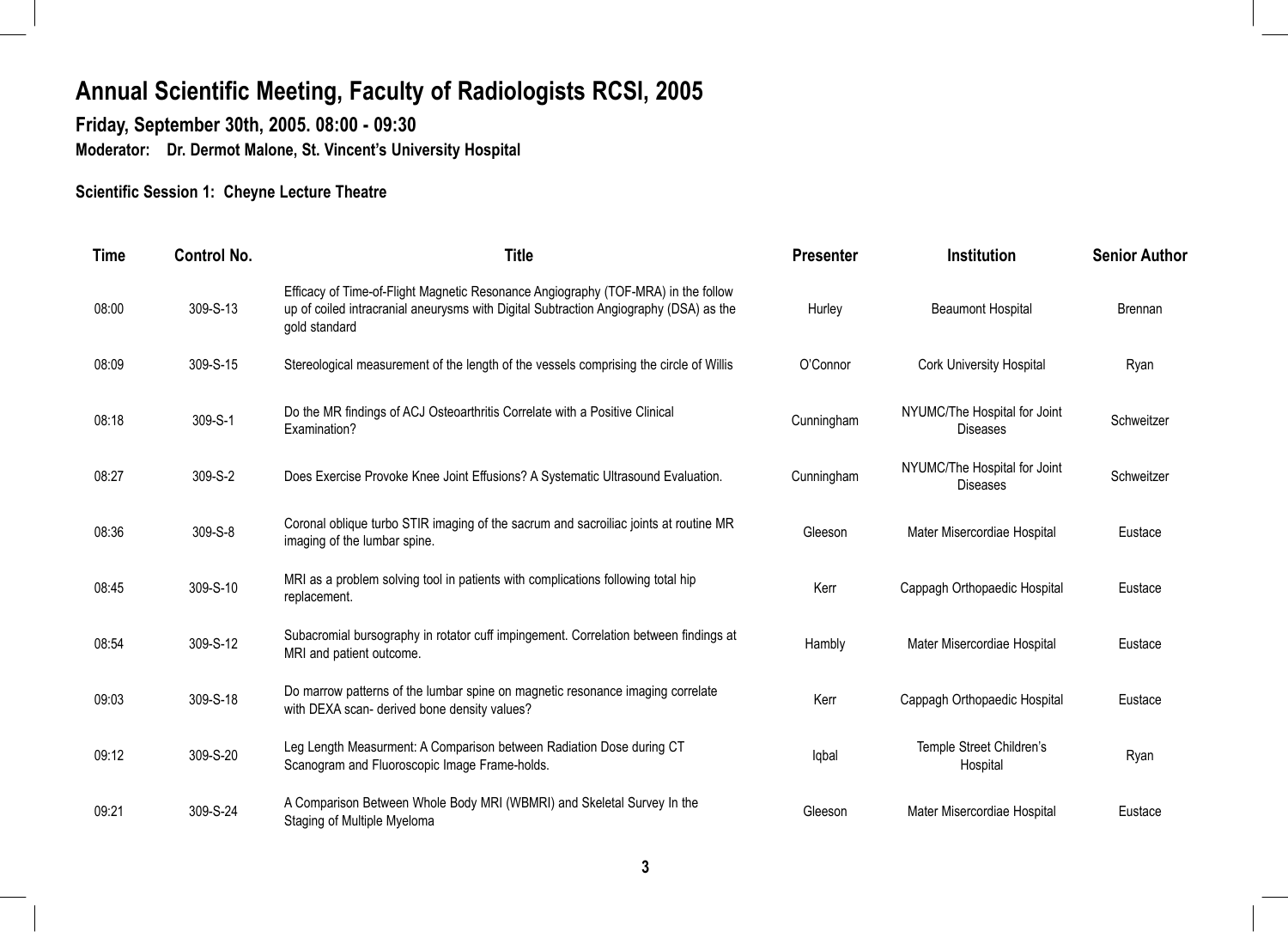#### **Friday, September 30th, 2005. 08:00 - 09:30 Moderator: Dr. A. Brady, Honorary Treasurer, Faculty of Radiologists**

#### **Scientific Session 2: Houston Lecture Theatre**

| Time  | <b>Control No.</b> | <b>Title</b>                                                                                                                          | <b>Presenter</b>   | <b>Institution</b>                                              | <b>Senior Author</b> |
|-------|--------------------|---------------------------------------------------------------------------------------------------------------------------------------|--------------------|-----------------------------------------------------------------|----------------------|
| 08:00 | 309-S-9            | Diagnostic value of barium enema performed following incomplete colonoscopy                                                           | <b>Burns</b>       | University College Hospital Galway                              | <b>McCarthy</b>      |
| 08:09 | 309-S-4            | CT Colonography: Lessons learned from the establishment of CTC practice                                                               | Ni Mhuircheartaigh | Waterford Regional Hospita;                                     | Heneghan             |
| 08:18 | 309-S-5            | Has PET/CT a Diagnostic Role in the Management CLL?                                                                                   | <b>Bruzzi</b>      | Anderson Cancer Centre                                          | Munden               |
| 08:27 | 309-S-6            | Can Restaging PET/CT Predict Suitability for Resection of Esophageal Cancer<br>Following Neoadjuvant Chemoradiotherapy?               | Bruzzi             | Anderson Cancer Centre                                          | Munden               |
| 08:36 | 309-S-7            | Incidental Findings on Integrated PET/CT Imaging that fo not accumulate FDG                                                           | <b>Bruzzi</b>      | Anderson Cancer Centre                                          | Munden               |
| 08:45 | 309-S-17           | Positive PET/CT in patients with suspected lung carcinoma: Can Lung Biopsy be<br>omitted?                                             | Killeen            | St. Vincent's University Hospital                               | Collins              |
| 08:54 | 309-S-28           | Is FDG- PET/CT accurate in the evaluation of the solitary pulmonary nodule?                                                           | O'Donnell          | St. Vincent's University Hospital                               | Collins              |
| 09:03 | 309-S-27           | A Comparative Study of Whole-Body MR Imaging using a Body Coil and FDG-<br>PET Imaging in the Detection of Metastases                 | Brennan            | Mater Misercordiae Hospital                                     | Eustace              |
| 09:12 | 309-S-23           | Is there a relationship between dynamic MRI enhancement and pathological<br>grade and micro-vessel density in a high risk population? | Boylan             | Sunnybrook and Women's College<br><b>Health Sciences Centre</b> | Warner               |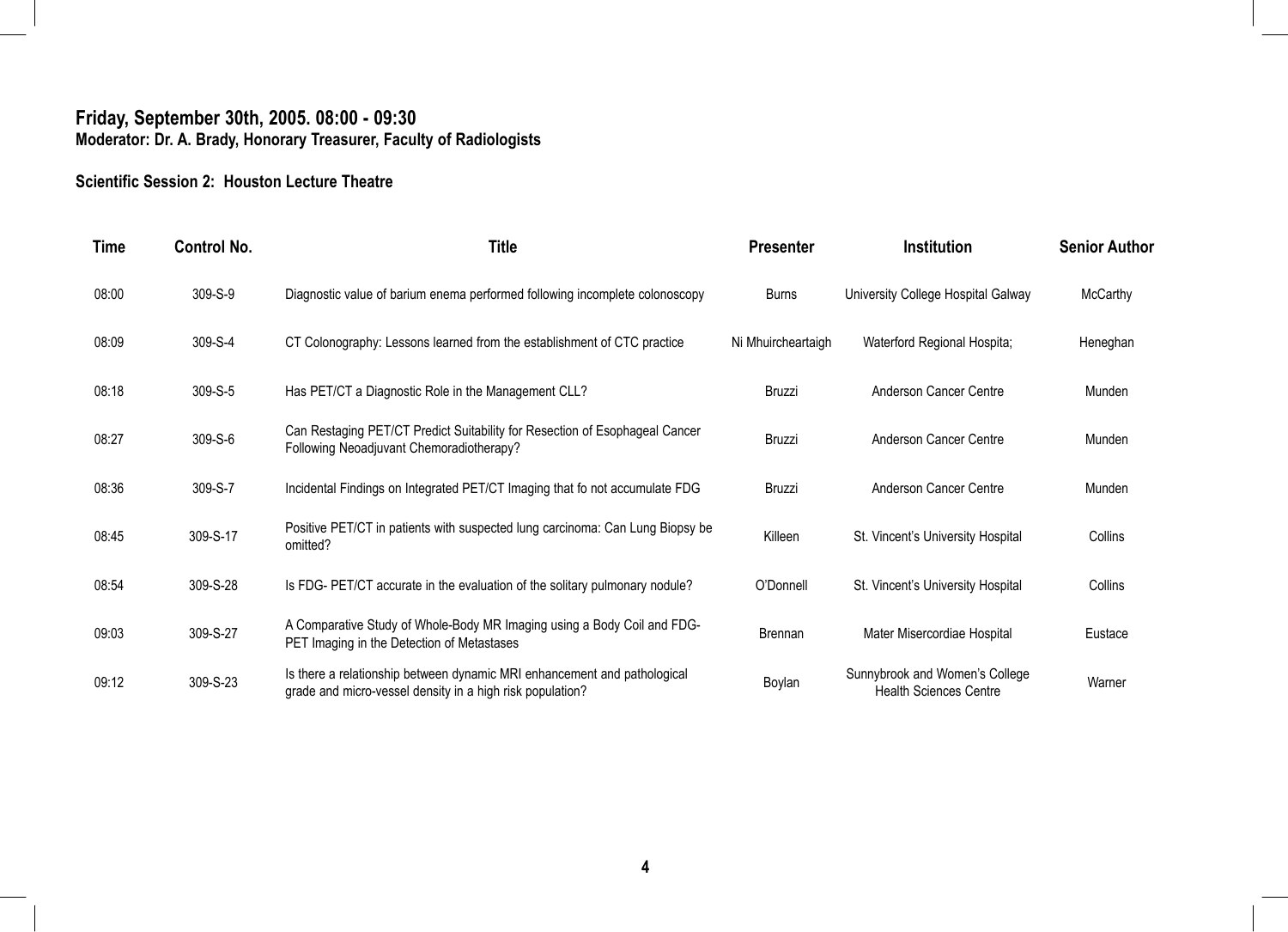#### **Friday, September 30th, 2005 Cheyne Lecture Theatre**

# **Categorical Session 1**

- **Moderator: Dr. Barry Kelly, Royal Victoria Hospital**
- **9:30 11:10 PET/CT: Role in Oncoradiology**

| <b>Time</b>     | Title                           | <b>Speaker</b> | <b>Hospital</b>                   |
|-----------------|---------------------------------|----------------|-----------------------------------|
| 9:30            | <b>Establishing the Service</b> | S. Hughes      | Northern Ireland PET Institute    |
| 9:45            | Lung Cancer                     | C. Collins     | St. Vincent's University Hospital |
| 10:00           | Lymphoma                        | M. O'Connell   | Mater Misercordiae Hospital       |
| 10:15           | Colorectal Cancer               | S. Skehan      | St. Vincent's University Hospital |
| 10:30           | Oesophageal Cancer              | R. McDermott   | St. James's Hosptial              |
| 10:45           | <b>Breast Cancer</b>            | F. Flanagan    | Mater Misercordiae Hospital       |
| $11:00 - 11:10$ | Panel Discussion                |                |                                   |

# **Categorical Session 2**

| Moderator:       | Dr. W. Torreggiani, Adelaide/ Meath Hospital                      |                                       |              |
|------------------|-------------------------------------------------------------------|---------------------------------------|--------------|
| 11:40 - 13:10    | Neuro / Head & Neck / Musculoskeletal & Paediatrics Oncoradiology |                                       |              |
| $T_{\text{max}}$ | TH .                                                              | $P_{\text{max}}$ and $P_{\text{max}}$ | المفارد والل |

| <b>Time</b> | Title                      | <b>Speaker</b> | <b>Hospital</b>                        |
|-------------|----------------------------|----------------|----------------------------------------|
| 11:40       | <b>Adult Neuroncology</b>  | S. Kealey      | Duke University Medical Centre         |
| 11:55       | Paediatric Neuroncology    | S. McKinstry   | Royal Victoria Hospital, Belfast       |
| 12:10       | Imaging of Bone Metastases | S. Eustace     | Mater Misericordiae Hospital           |
| 12:25       | The thyroid Mass           | F. Keeling     | <b>Beaumont Hospital</b>               |
| 12:40       | Paediatric Oncoradiology   | R. Hayes       | Our Lady's Hospittal for Sick Children |
| 12:55-13:10 | Panel Discussion           |                |                                        |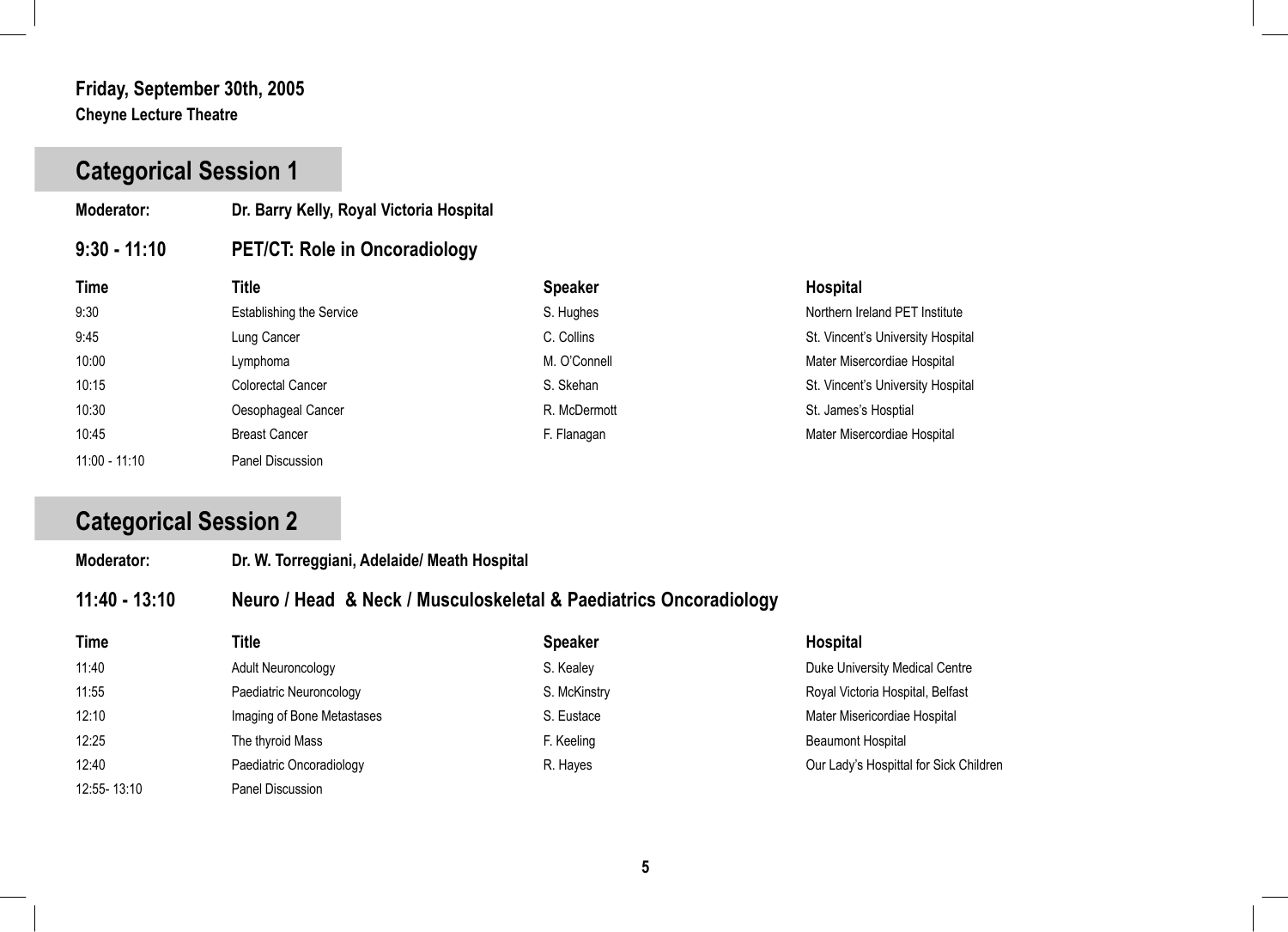#### **Friday, September 30th, 2005 Cheyne Lecture Theatre**

**14:30 - 15:00 Faculty of Radiologists A.G.M.** 

# **Categorical Session 3**

- **Moderator: Dr. É. Breatnach, Dean, Faculty of Radiologists**
- **15:00 16:15 Oncoradiology & Body Imaging Session 1**

| Time          | Title                                  | <b>Speaker</b> | <b>Hospital</b>                  |
|---------------|----------------------------------------|----------------|----------------------------------|
| 15:00         | The Complex Renal Mass                 | M. Lee         | <b>Beaumont Hospital</b>         |
| 15:20         | Urological Intervention                | A. Brady       | Mercy University Hospital        |
| 15:40         | The Complex Ovarian Mass               | J. Heneghan    | Waterford Regional Hospital      |
| 16:00         | Percutaneous Procedures in Lung Cancer | P. Kavanagh    | James Connolly Memorial Hospital |
| 16:20 - 16:30 | Panel Discussion                       |                |                                  |

### **16:30 - 17:15 Haughton Lecture**

**"Multi-modality Imaging of Testicular Cancer" Prof. Janet Husband President, Royal College of Radiologists, London**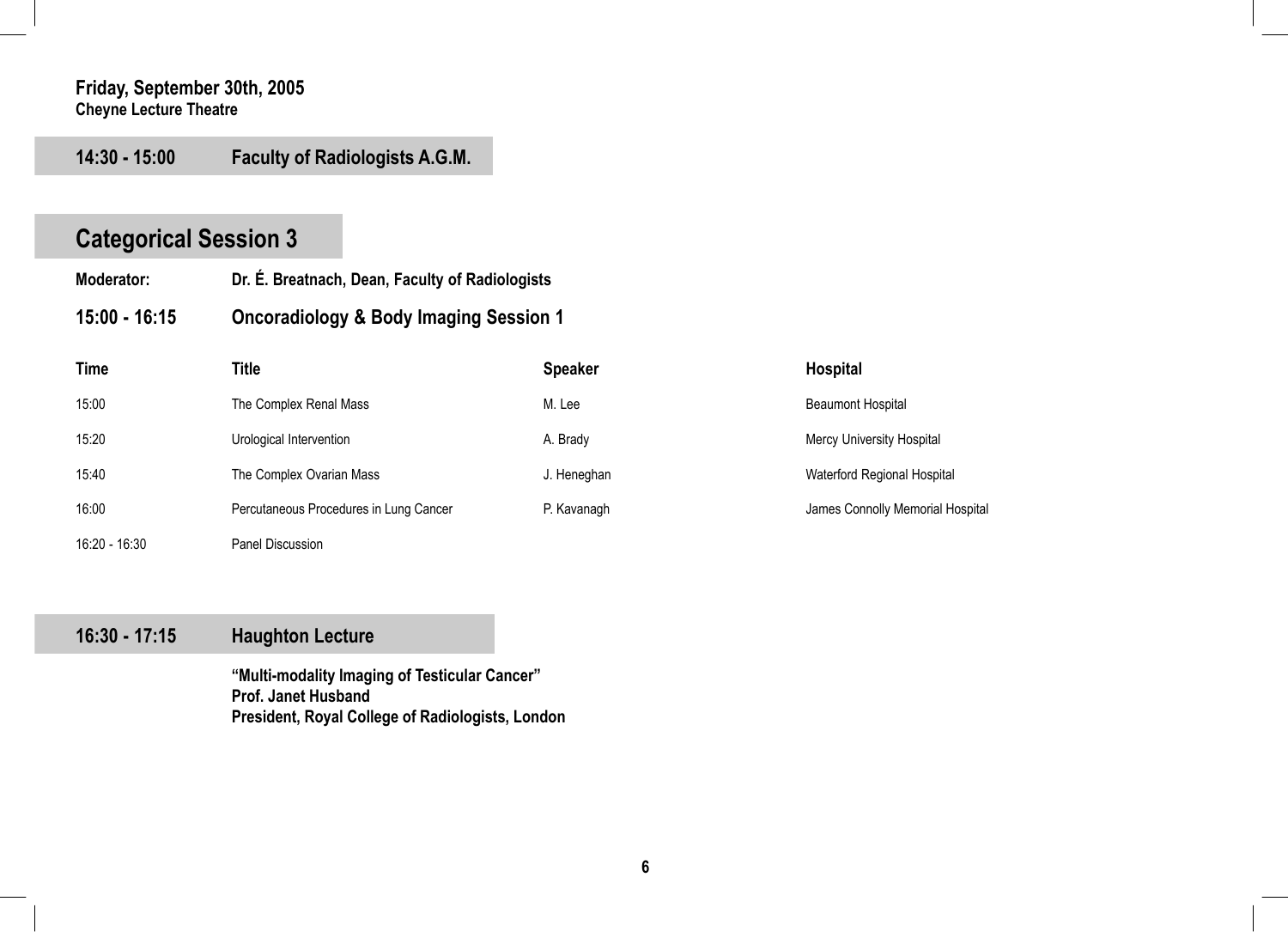**Saturday, October 1st 2005 Cheyne Lecture Theatre** 

l

## **Categorical Session 4**

- **Moderator: Dr. R. Ó Laoide, St. Vincent's University Hospital**
- **9:00 10:30 Oncoradiology & Body Imaging Session 2**

| <b>Time</b>   | Title                                       | <b>Speaker</b> | <b>Hospital</b>                    |
|---------------|---------------------------------------------|----------------|------------------------------------|
| 9:00          | Cholangiocarcinoma & HCC: Surgical Referral | D. Maguire     | St. Vincent's University Hospital  |
| 9:20          | Liver Malignancy: Imaging & Intervention    | D. Malone      | St. Vincent's University Hospital  |
| 9:40          | Imaging of Rectal Cancer                    | C. Roche       | University College Hospital Galway |
| 10:00         | Endoscopic Ultrasound of Upper GI Tract     | M. Love        | Royal Victoria Hospital, Belfast   |
| 10:20 - 10:30 | Panel Discussion                            |                |                                    |

### **10:30 - 11:15 Honorary Fellows Lecture**

 **"Lymphatic Metastases - A Journey of Challenge and Opportunity" Prof. Janet Husband President, Royal College of Radiologists, London**

Moderator **Dr. Éamann Breatnach, Dean, Faculty of Radiologists**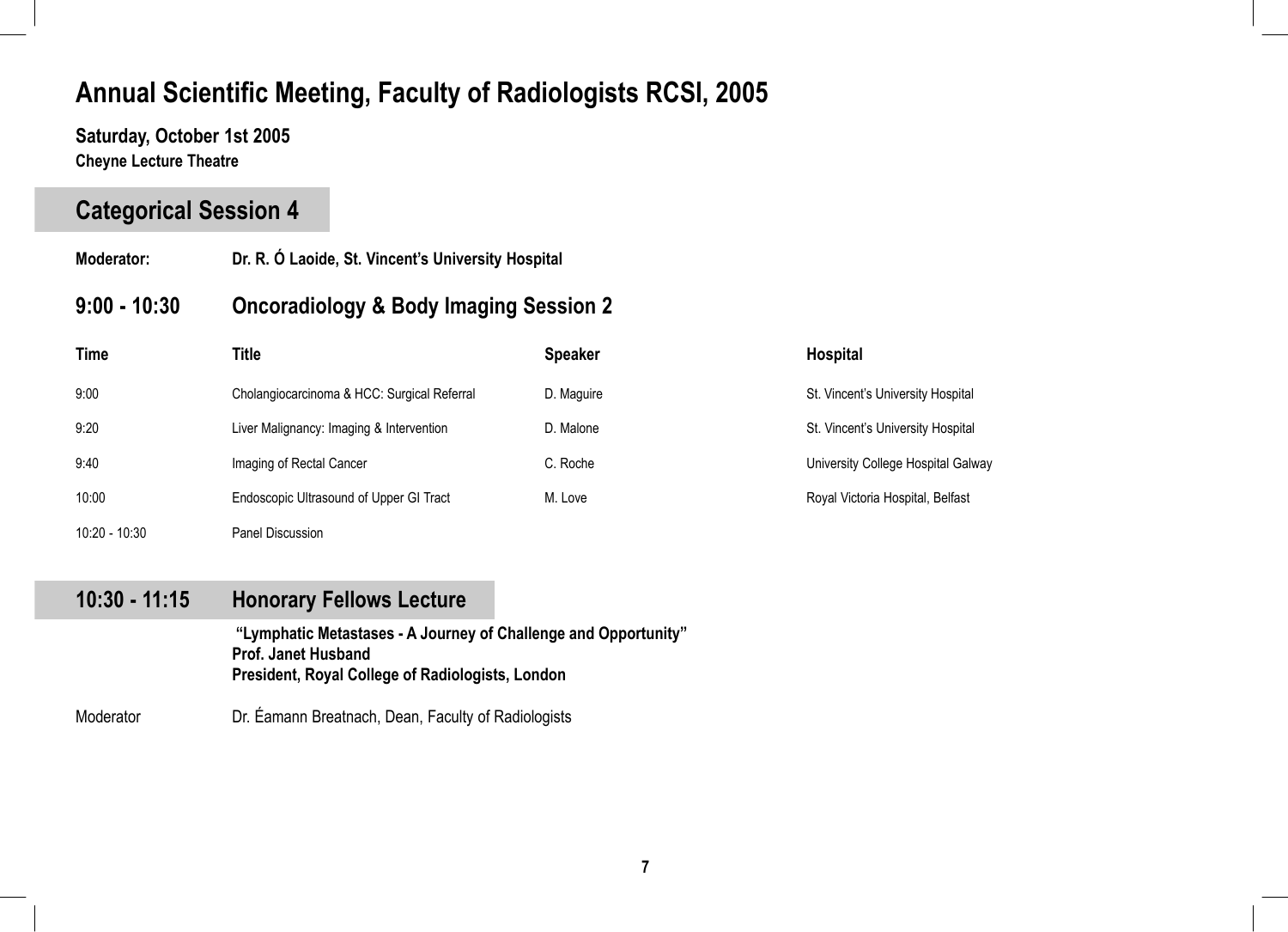### **Saturday, October 1st 2005. 11.45 - 12:35**

**Moderator: Prof. P. McCarthy, Vice Dean, Faculty of Radiologists**

**Scientific Session 3: Cheyne Lecture Theatre.** 

# **Breast and Thoracic Imaging**

| Time  | <b>Control No.</b>          | Title                                                                                                                                                                   | <b>Presenter</b> | <b>Institution</b>                   | <b>Senior</b><br>Author |
|-------|-----------------------------|-------------------------------------------------------------------------------------------------------------------------------------------------------------------------|------------------|--------------------------------------|-------------------------|
| 11:45 | 309-S-14                    | VQ Scan Result: To Treat or Not                                                                                                                                         | Manavalan        | Antrim Area Hospital                 | Nelson                  |
| 11:54 | 309-S-26                    | Endovascular diagnosis and treatment of upper gastrointestinal beelding                                                                                                 | McGrane          | <b>Cork University Hospital</b>      | Guiney                  |
| 12:03 | 309-S-19                    | Conservative management with aggressive wide-bore radiological drainage, intensive<br>care and delayed necrosectomy improves outcome in severe necrotising pancreatitis | Shine            | Mater Misercordiae<br>Hospital       | Fenlon                  |
| 12:10 | 309-S-16                    | Fine Needle Aspiration Biopsy of the Thyroid: Comparison between<br>manually-guided and ultrasound-guided fine needle aspiration.                                       | Killeen          | St. Vincent's University<br>Hospital | Gibney                  |
| 12:19 | Presentation of<br>$M = -1$ |                                                                                                                                                                         |                  |                                      |                         |

Medals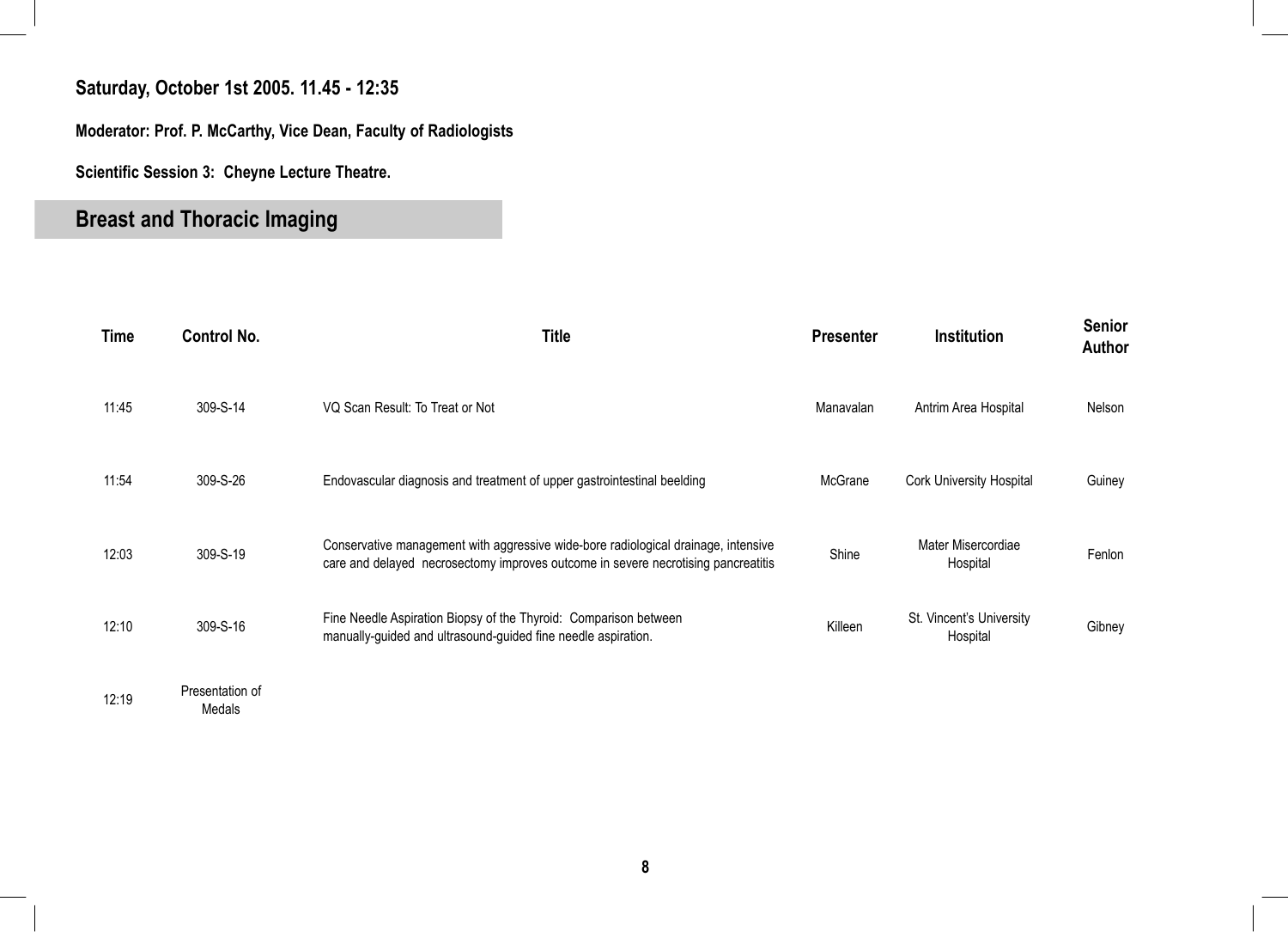#### **Saturday, October 1st 2005 Cheyne Lecture Theatre**

| <b>St. James's Univeristy Hospital</b> | 12:35 - 13:00 | CASE OF THE DAY PANEL: DIAGNOSES AND DISCUSSION |
|----------------------------------------|---------------|-------------------------------------------------|
|                                        |               |                                                 |

Moderator **Dr. M. Keogan** 

| $13:00 - 13.15$ | <b>Presentation of Gold Medal</b>                   |
|-----------------|-----------------------------------------------------|
|                 | Dr. Gerard Hurley                                   |
| Moderator       | Dr. Eamann Breatnach, Dean, Faculty of Radiologists |

| $13:15 - 14:00$ | <b>Schering Distinguished Guest Lecture</b>                                                                                                                      |
|-----------------|------------------------------------------------------------------------------------------------------------------------------------------------------------------|
|                 | The Inherent Dangers of Radiologic Screening<br>Dr. Robert Stanley<br><b>UAB Professor Emeritus</b><br><b>Editor in Chief, American Journal of Roentgenology</b> |
| Moderator       | Dr. Eamann Breatnach, Dean, Faculty of Radiologists                                                                                                              |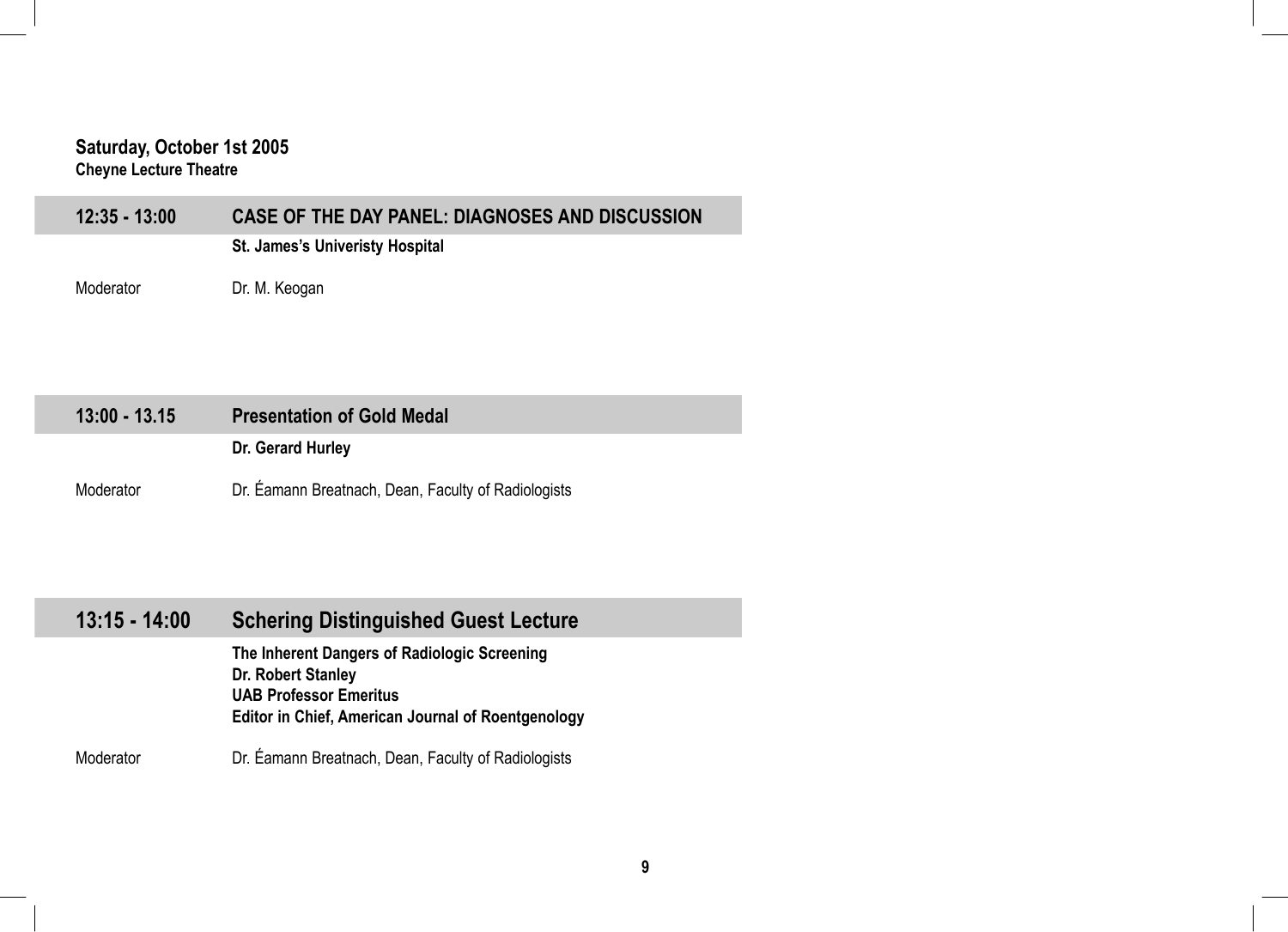# **Annual Scientific Meeting, Faculty of Radiologists RCSI, 2005** POSTER PRESENTATIONS

| Display No 1 | Lobular breast carcinoma, the application of imaging modalities.<br><sup>1</sup> McGrane S, <sup>2</sup> Relihan N, <sup>1</sup> Barry J, <sup>1</sup> Ryan M.<br>Departments of <sup>1</sup> Radiology and <sup>2</sup> Surgery, Cork University Hospital.               |
|--------------|---------------------------------------------------------------------------------------------------------------------------------------------------------------------------------------------------------------------------------------------------------------------------|
| Display No 2 | Imaging findings of diseases involving the maxilla and mandible<br>Sabeen Tiwana <sup>7</sup> , Huma L Khosa <sup>2</sup> , Faisal Khosa <sup>1</sup> , Nagabathula Ramesh <sup>2</sup><br><sup>1</sup> Cavan General Hospital, <sup>2</sup> Portlaoise Regional Hospital |
| Display No 3 | Gas where it shouldn't be: A pictorial review<br>O'Regan K, Fitzgerald E, MacEneaney P<br>Mercy University Hospital, Cork                                                                                                                                                 |
| Display No 4 | Sports Related Head & Neck & Maxillofacial Trauma: Pictorial Review<br>Tiwana S, Khosa HL, Khosa F, Ramesh N<br>Diagnostic Imaging DepartmentPortlaois General and Cavan General Hospital.                                                                                |
| Display No 5 | Pseudo Signs & Pseudo Lesions in Radiology<br>Khosa HL*, Khosa F, Ramesh N<br>Cavan General and Portlaoise Regional Hospitals, Mayo Hospital Lahore*, Pakistan.                                                                                                           |
| Display No 6 | The role of MRI in the investigation of calf pain.<br>S.Ford, C.Johnston, S.Eustace.<br>Cappagh National Orthopaedic Hospital, Dublin                                                                                                                                     |
| Display No 7 | Ultrasound Probes Risk of Cross Infection & Methods to Reduce it<br>N Bennett, B Dunne, V Moodley, N Ramesh<br>Portlaoise Regional Hospital, HSE Midland Area                                                                                                             |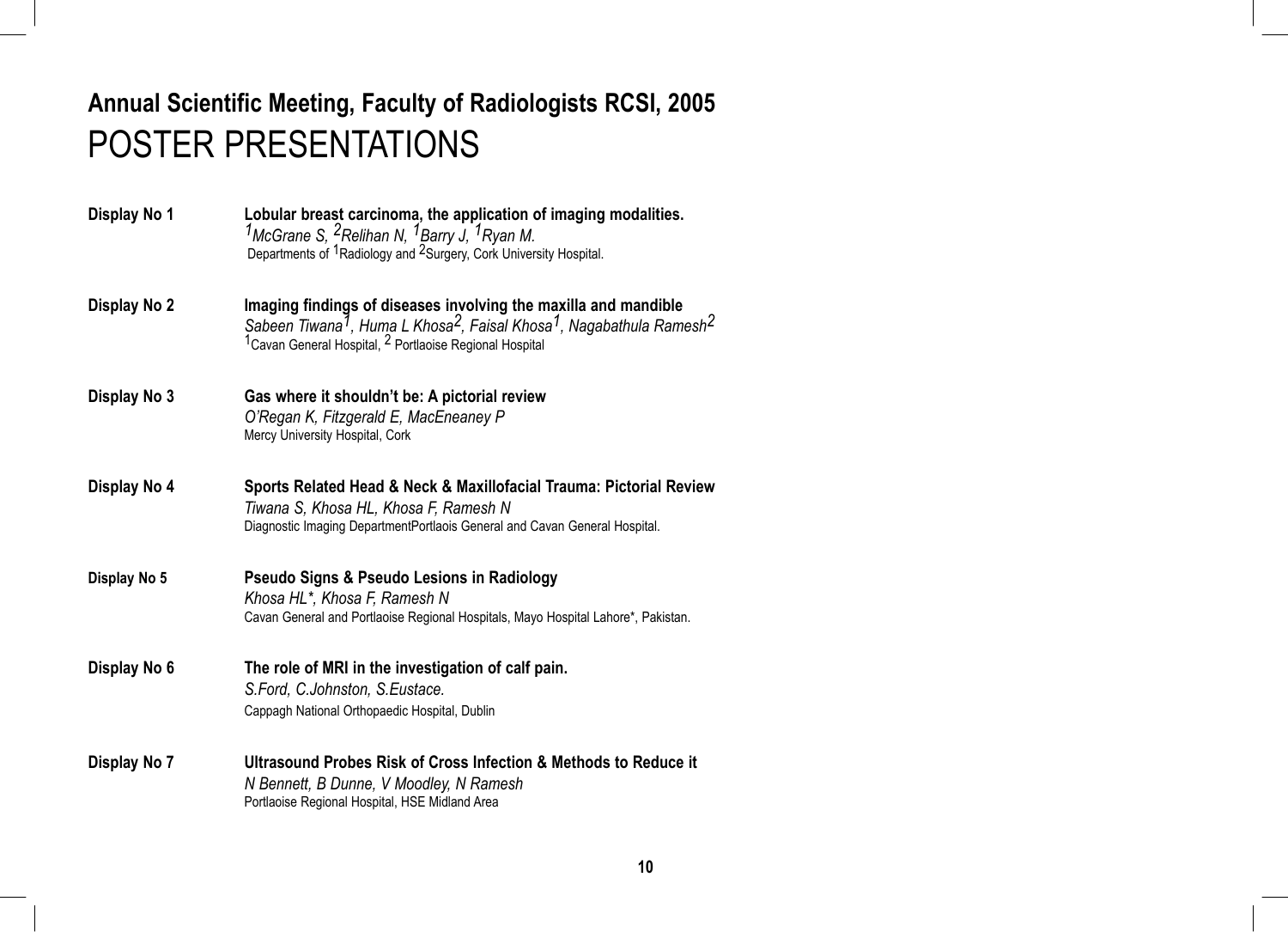| Display No 8  | Patterns of Benign Muscle Uptake Identified at F-18 Fluorodeoxyglucose (FDG) PET/CT.<br>JM Kerr <sup>1</sup> , A O'Hare <sup>2</sup> , SJ Eustace <sup>2</sup> , MJ O'Connell <sup>1</sup> .                                                                                      |
|---------------|-----------------------------------------------------------------------------------------------------------------------------------------------------------------------------------------------------------------------------------------------------------------------------------|
|               | <sup>1</sup> Division of Nuclear Medicine, Department of Radiology, Mater Misericordiae University Hospital, Dublin.<br><sup>2</sup> Division of Musculoskeletal Radiology, Department of Radiology, Mater Misericordiae University Hospital, Dublin.                             |
| Display No 9  | MRI finding in Ischemic Stroke secondary to post varicella angiopathy<br>A.N Alhajeri, B.Hayes, L.Baker, B.Lynch., V.B.Donoghue, E Towmey, S.Rayn<br>The Children's University Hospital, Temple Street, Dublin.                                                                   |
| Display No 10 | The Radiology of Children at Play<br>Moore M, Hodnett P, Barry JE<br>Radiology Department, Cork University Hospital, Cork                                                                                                                                                         |
| Display No 11 | Congenital Depression of the Neonatal Skull - Imaging and management<br>Hanlon L, Hogan B, Corcoran D, Ryan S,<br>Rotunda Hospital, Dublin                                                                                                                                        |
| Display No 12 | Assessing the Circumferential Tumour Margin using Endo-rectal Ultrasound, MRI and Histopathology in Rectal Cancer.<br>A. Igbal, C. Collins and D. Malone.<br>St. Vincent's University Hospital Dublin                                                                             |
| Display No 13 | Assessing the Role of combined 18F-FDG PET and CT in assessing malignancy in the female pelvis – a series of imaging findings.<br>SE Harte, RPM Killeen, DH O'Donnell, SJ Skehan, CD Collins.<br>Department of Radiology, St Vincent's University Hospital, Dublin                |
| Display No 14 | Entertaining children in the Radiology department: ideas and techniques-a Review<br>H.L Khosa <sup>1</sup> , F Khosa <sup>2</sup> , N Ramesh <sup>3</sup><br><sup>1</sup> Mayo Hospital, Pakistan; <sup>2</sup> Cavan General Hospital; <sup>3</sup> Portlaoise Regional Hospital |
| Display No 15 | Reel Radiology: How Films, TV Serials and Adverts Portray Radiology<br>N Shiva Kumar <sup>1</sup> , M S Naveen Kumar <sup>1</sup> , N Ramesh <sup>2</sup><br><sup>1</sup> Freelance Journalists and Film Critics, <sup>2</sup> Portlaoise Regional Hospital, HSE                  |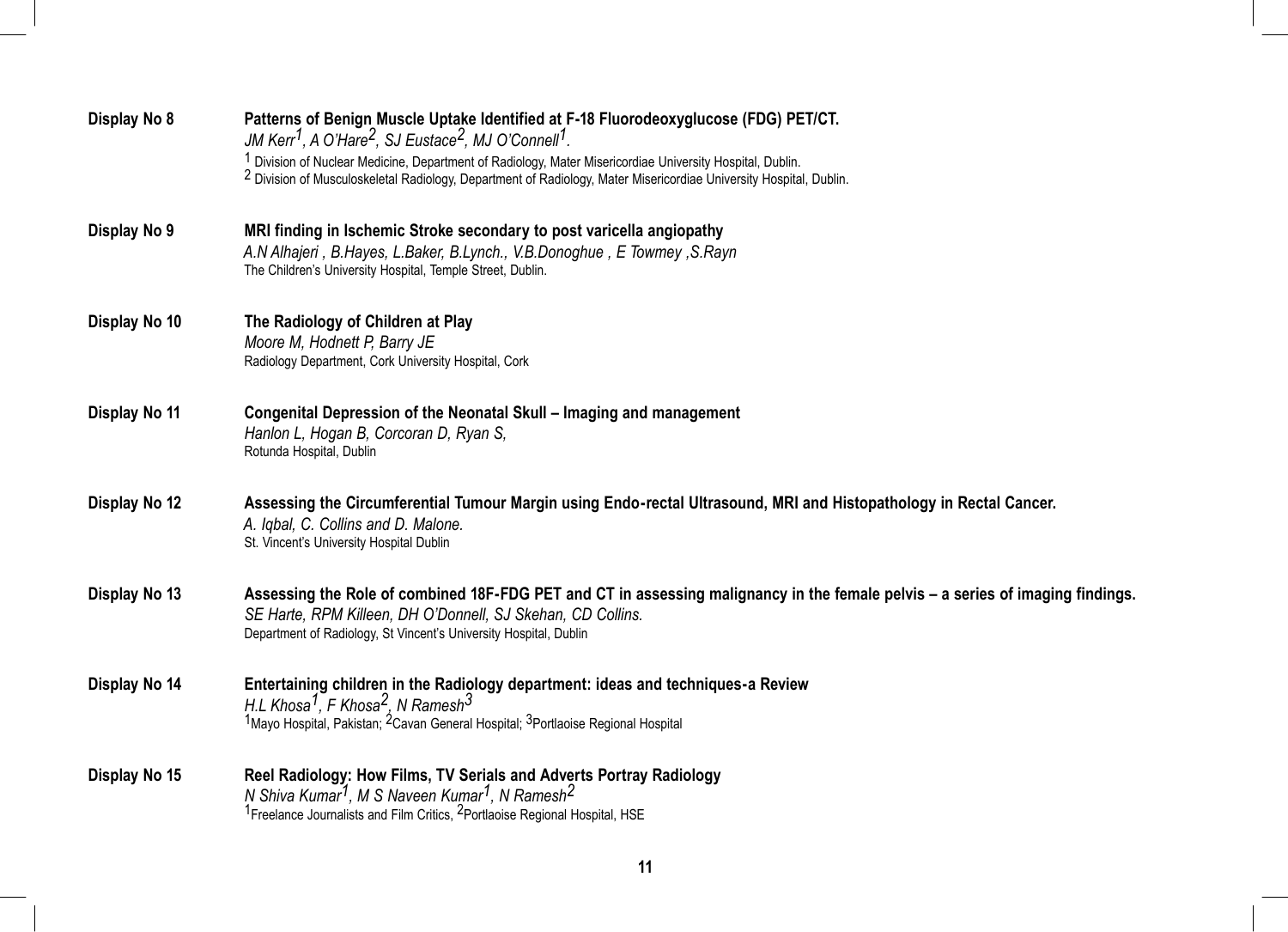| Display No 16 | Imaging of Complications of Laparoscopic Cholecystectomy: A Pictorial Review.<br>JRA Turkington, JSJ Gillespie, PT Kennedy.<br>Department of Radiology, Royal Victoria Hospital, Belfast              |
|---------------|-------------------------------------------------------------------------------------------------------------------------------------------------------------------------------------------------------|
| Display No 17 | A Pictorial review of the complications of Paediatric Renal Transplantation<br>L. Manavalan, M. O'Connor, L. E. Sweeney<br>Department of Radiology, Royal Belfast Hospital for Sick Children, Belfast |
| Display No 18 | Role of MR enteroclysis in Small Bowel Tumors<br>Alhajeri A, McKenna D, Roche C, Murphy J<br>Radiology Department, UCHG, Galway                                                                       |
| Display No 19 | Sports Injuries: Injuries Associated with Rugby and Hurling in Young Adults<br>S Tiwana, H L Khosa, F Khosa, N Ramesh<br>Cavan Hospital, Portlaoise Regional Hospital                                 |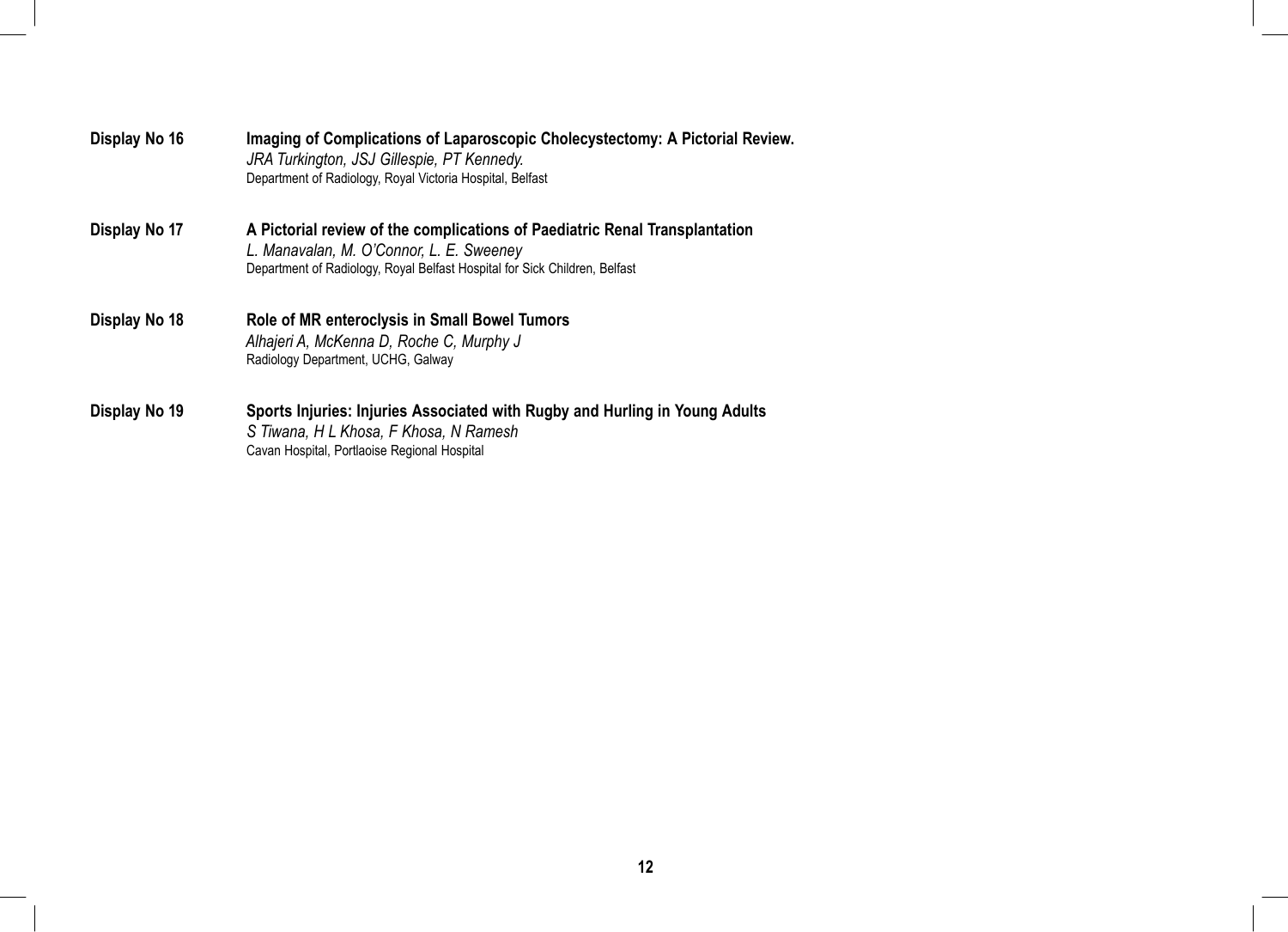# **Annual Scientific Meeting, Faculty of Radiologists RCSI, 2005** ORAL PRESENTATIONS

**Control No: 309-S-1**

**Do the MR findings of ACJ Osteoarthritis Correlate with a Positive Clinical Examination?**

*Cunningham PM, Edelstein Y, Babb JS\*, Sherman OH^, Schweitzer ME.* Department of Musculoskeletal Radiology, NYUMC/The Hospital for Joint Diseases \*Department of Medical Statistics, NYUMC, ^Department of Orthopaedic Surgery, NYUMC/The Hospital for Joint Diseases

**Control No: 309-S-2**

**Does Exercise Provoke Knee Joint Effusions? A Systematic Ultrasound Evaluation.** *Cunningham PM, Boriskin HS, Schweitzer ME.* Department of Musculoskeletal Radiology, NYUMC/The Hospital for Joint Diseases.

**Control No: 309-S-4**

**CT Colonography: Lessons learned from the establishment of CTC practice** *Ni Mhuircheartaigh N1, Ward K2, Heneghan JP1* Departments of Radiology<sup>1</sup> and Gastroenterology<sup>2</sup>, Waterford Regional Hospital.

**Control No: 309-S-5**

**Has PET/CT a Diagnostic Role in the Management CLL?** *Bruzzi J, Truong M, Marom E, Sabloff B, Macapinlac H, Munden R* Dept of Thoracic Imaging, MD Anderson Cancer Center, Texas

#### **Control No: 309-S-6**

**Can Restaging PET/CT Predict Suitability for Resection of Esophageal Cancer Following Neoadjuvant Chemoradiotherapy?** *Bruzzi J, Erasmus J, Swisher S, Truong M, Macapinlac H, Munden R* Dept of Thoracic Imaging, MD Anderson Cancer Center, Texas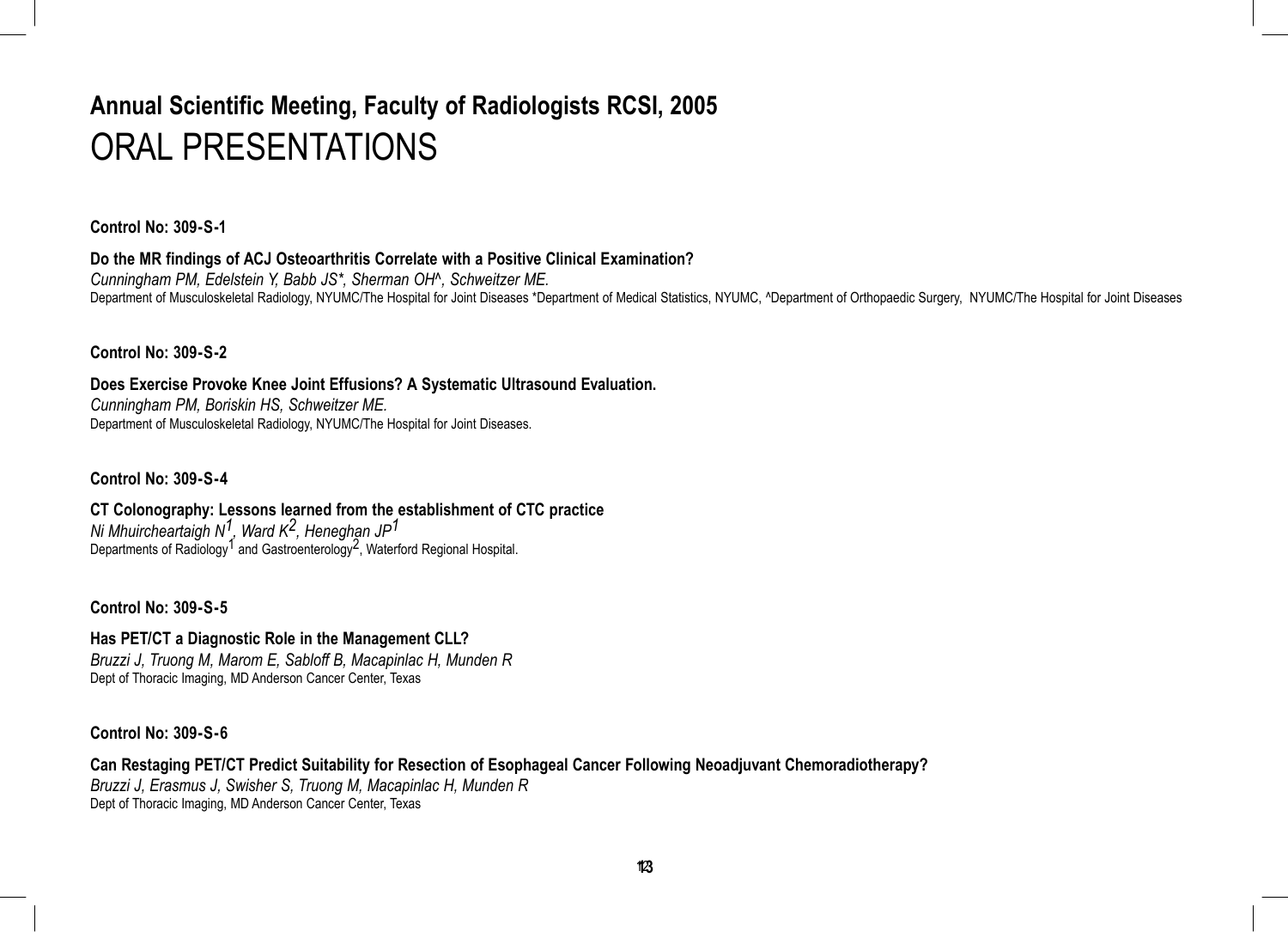#### **Control No: 309-S-7**

#### **Incidental Findings on Integrated PET/CT Imaging that do not accumulate FDG**

*Bruzzi J, Truong M, Marom E, Mawlawi O, Macinplac H, Munden R* Dept of Thoracic Imaging, MD Anderson Cancer Center, Texas

#### **Control No: 309-S-8**

#### **Coronal oblique turbo STIR imaging of the sacrum and sacroiliac joints at routine MR imaging of the lumbar spine.** *Gleeson TG, O'Connell MJ, Duke D, Ryan M, Ennis R, Eustace S*

Mater Misericordiae University Hospital and Cappagh National Orthopaedic Hospital Radiology Departments.

#### **Control No: 309-S-9**

**Diagnostic value of barium enema performed following incomplete colonoscopy** *Burns M, Power S, Lohan D, McCarthy P* University College Hospital, Galway, Ireland

#### **Control No: 309-S-10**

#### **MRI as a problem solving tool in patients with complications following total hip replacement.**

*Kerr JM, Johnston C, Duke D, Forde S, McMahon, P, Eustace SJ.* Cappagh National Orthopaedic Hospital, Finglas, Dublin 11, Ireland

#### **Control No: 309-S-12**

#### **Subacromial bursography in rotator cuff impingement. Correlation between findings at MRI and patient outcome.** *N Hambly, D Duke, S Forde, P McMahon, S Eustace* Radiology Department, Mater Hospital, Dublin

#### **Control No: 309-S-13**

#### **Efficacy of Time-of-Flight Magnetic Resonance Angiography (TOF-MRA) in the follow up of coiled intracranial aneurysms with Digital Subtraction Angiography (DSA) as the gold standard** *Hurley M, Foster A, Thornton J, Brennan P.*

Department of Radiology, Beaumont Hospital.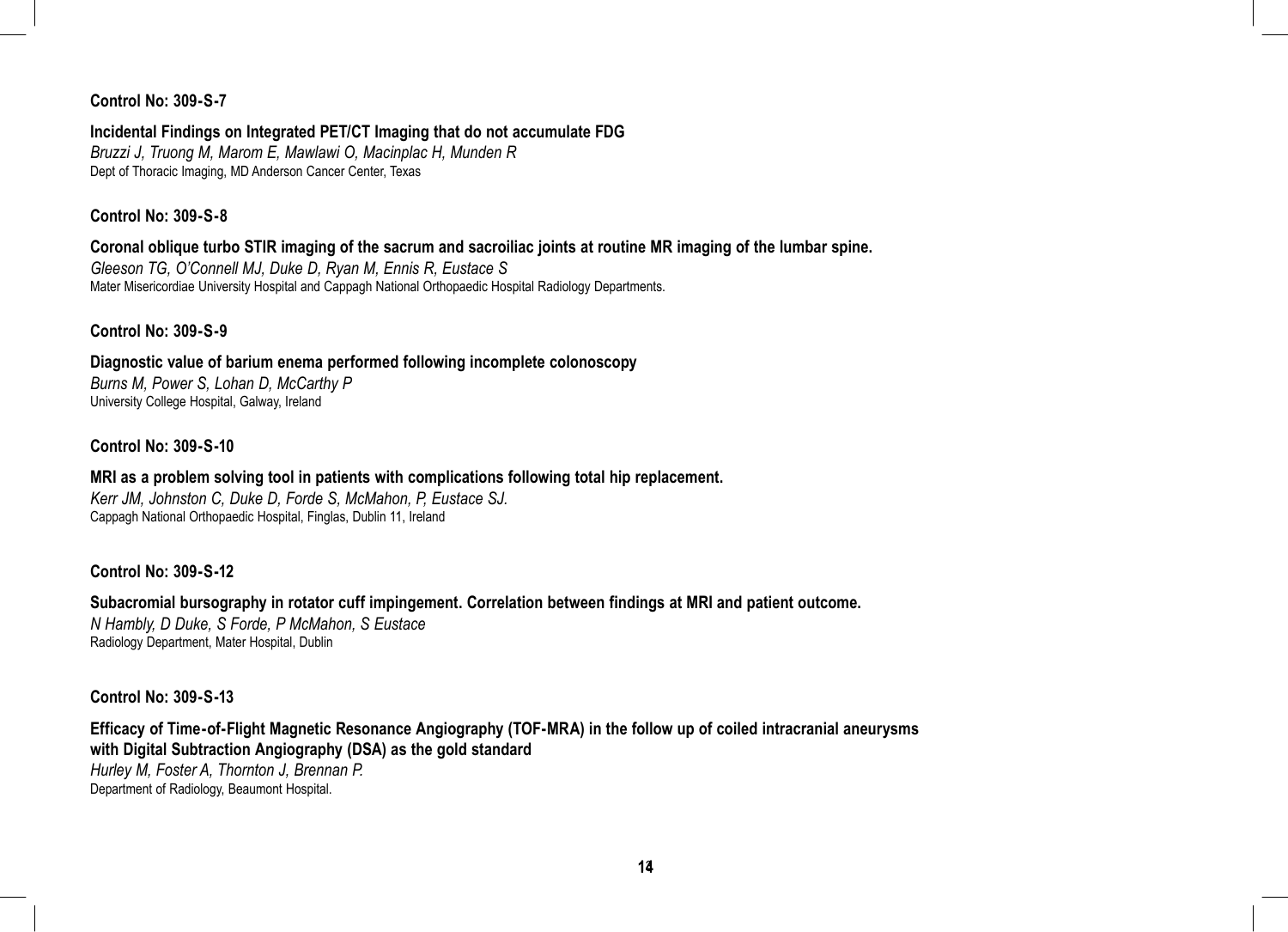**Control No: 309-S-14**

**VQ Scan Result: To Treat or Not**  *Manavalan L, Nelson M* Department of Radiology, Antrim Area Hospital, Northern Ireland

**Control No: 309-S-15**

**Stereological measurement of the length of the vessels comprising the circle of Willis** *O'Connor OJ 1, 2, O'Regan K 1, Ryan MF 1, Dockery P 2, Fraher JP 2* Department of Radiology <sup>1</sup>, Cork University Hospital and Department of Anatomy, University College Cork <sup>2</sup>.

**Control No: 309-S-16**

**Fine Needle Aspiration Biopsy of the Thyroid: Comparison between manually-guided and ultrasound-guided fine needle aspiration.** *R Killeen, B Doyle\*, S Skehan, D Gibbons\*, R Gibney.* Departments of Radiology and Pathology\*, St Vincent's University Hospital, Dublin.

**Control No: 309-S-17**

**Positive PET/CT in patients with suspected lung carcinoma: Can Lung Biopsy be omitted?** *RPM Killeen, SE Harte, DH O Donnell, SJ Skehan, CD Collins.* Department of Radiology, St Vincent's University Hospital.

**Control No: 309-S-18**

**Do marrow patterns of the lumbar spine on magnetic resonance imaging correlate with DEXA scan- derived bone density values?** *Kerr JM, Duke D, Forde S, O'Brien J, MacMahon P, Eustace SJ.* Cappagh National Orthopaedic Hospital, Finglas, Dublin 11, Ireland

**Control No: 309-S-19**

**Conservative management with aggressive wide-bore radiological drainage, intensive care and delayed necrosectomy improves outcome in severe necrotising pancreatitis**

*Shine S, Doyle M, Conneely JB, Moran C, Phelan D, Carton E, Marsh B, Colreavy F, McEntee GP, Murray JG, McNicholas M, Fenlon HM.*  Departments of Radiology, Surgery and Intensive Care Medicine, Mater Misericordiae University Hospital, Dublin, Ireland.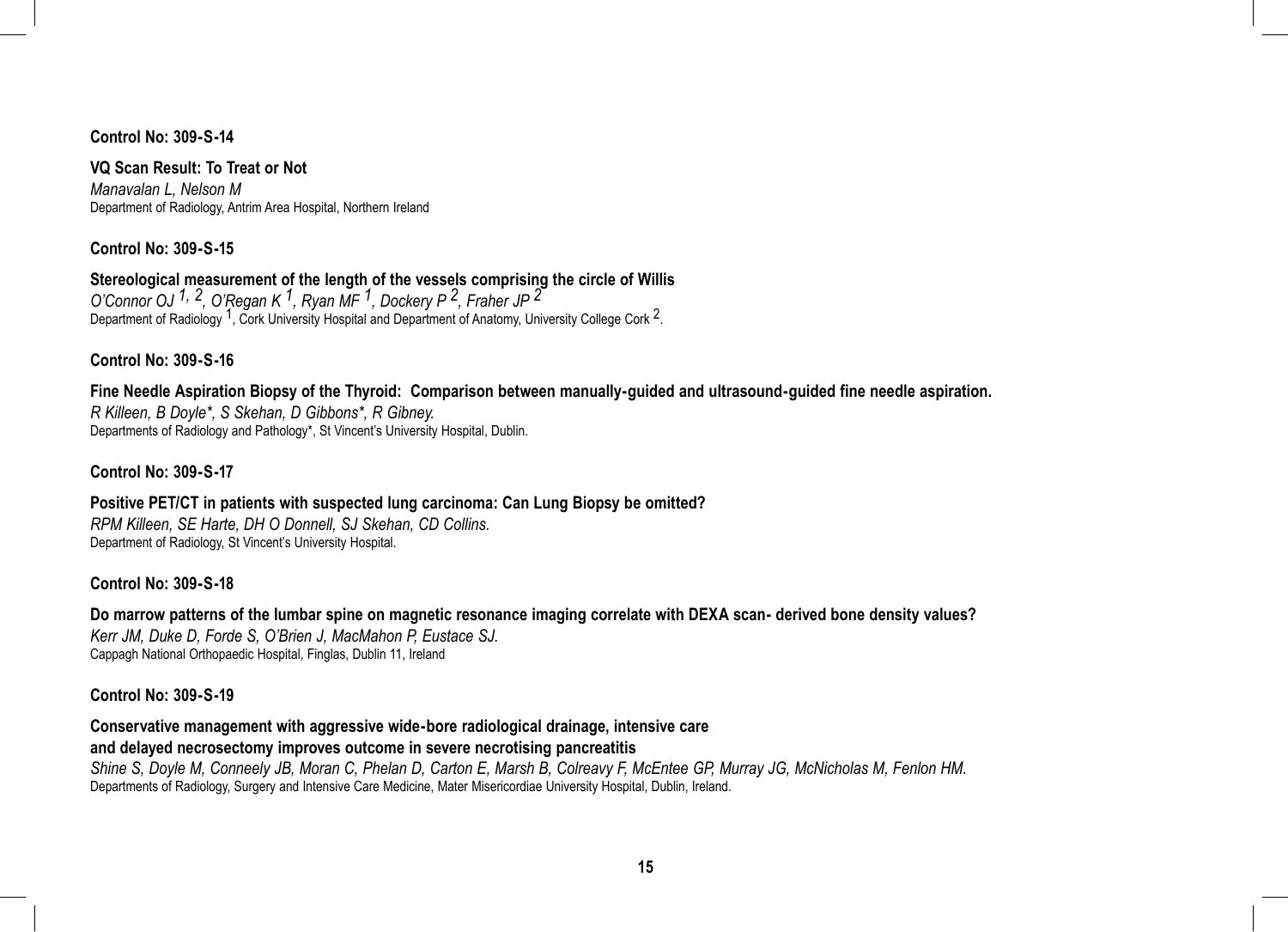#### **Control No: 309-S-20**

#### **Leg Length Measurement: A Comparison between Radiation Dose during CT Scanogram and Fluoroscopic Image Frame-holds.**

*Iqbal A, Mc Gough S, Saidlear C\*, Ryan S* Departments of Radiology and \*Medical Physics, Children's University Hospital, Temple Street

#### **Control No: 309-S-23**

**Is there a relationship between dynamic MRI enhancement and pathological grade and micro-vessel density in a high risk population?** *C.E. Boylan, A. Kam, P. Causer, K. Hill & E. Warner* Sunnybrook and Women's College Health Sciences Centre, Toronto, Ontario, Canada

#### **Control No: 309-S-24**

#### **A Comparison Between Whole Body MRI (WBMRI) and Skeletal Survey In the Staging of Multiple Myeloma** *T.G. Gleeson, J. McHugh, J. Kerr , A. O'Hare, D. Duke, P. O'Gorman, Eustace S.* Departments of Haematology and Diagnostic Imaging, Mater Hospital, Dublin

#### **Control No: 309-S-26**

#### **Endovascular diagnosis and treatment of upper gastrointestinal bleeding.** *McGrane S, Hodnett P, Buckley J, Guiney M.* Department of Clinical Radiology Cork University Hospital.

#### **Control No: 309-S-27**

#### **A Comparative Study of Whole-Body MR Imaging using a Body Coil and FDG-PET Imaging in the Detection of Metastases**

*Brennan S, Kerr J, Duke D, Eustace S,* Departments of Radiology, Mater Misericordiae Hospital and Cappagh National Orthopaedic Hospital, Dublin, Ireland.

#### **Control No: 309-S-28**

#### **Is FDG- PET/CT accurate in the evaluation of the solitary pulmonary nodule?**

*D H O Donnell, RP Killeen, SH Harte, J Sheehan, T Mc Donnell, C Gallagher, M Toland, SR. Skehan, CD Collins.* St Vincent's University Hospital, Elm Park Dublin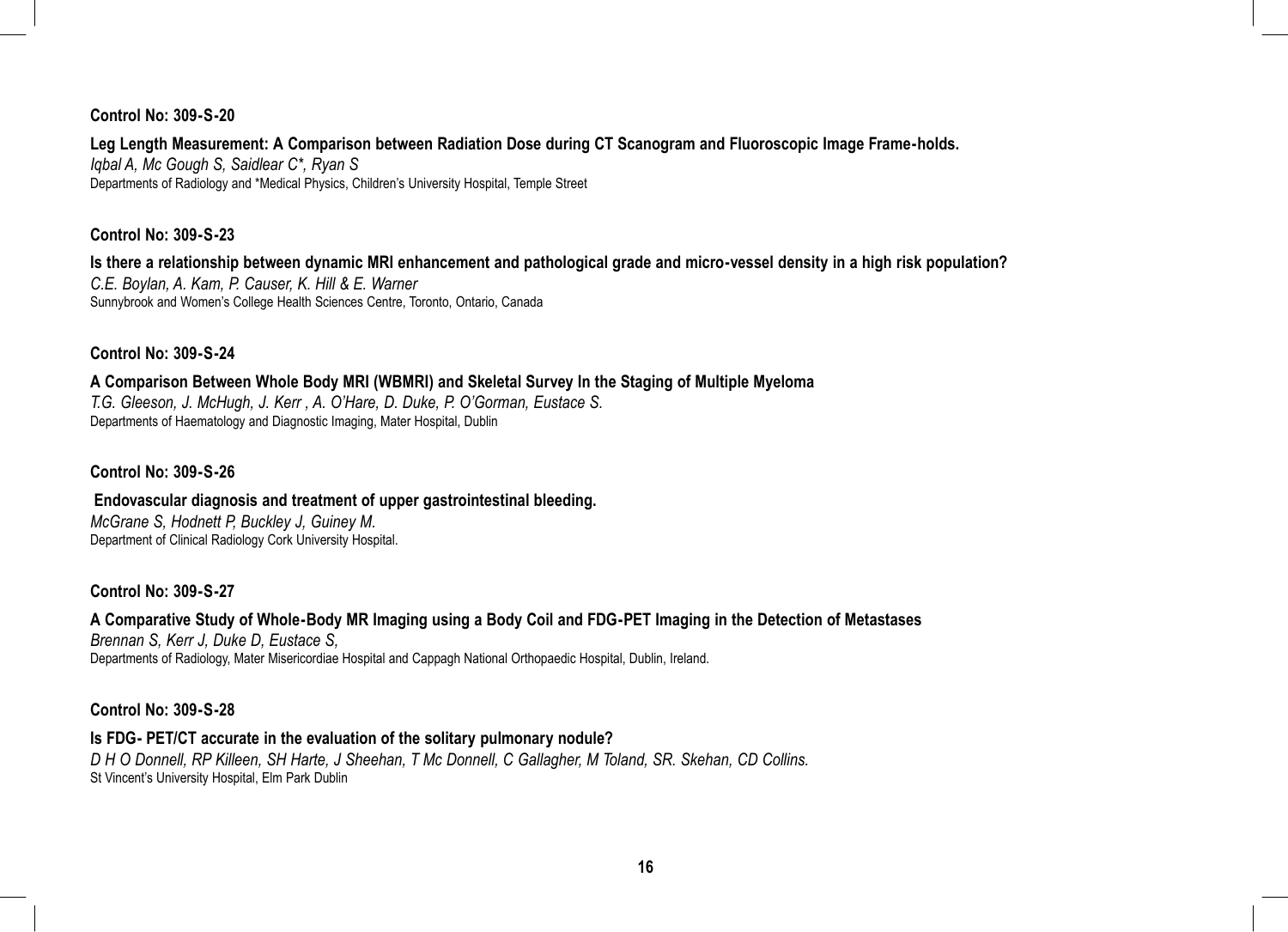### **Friday 30th September 2005 Albert Lecture Theatre RADIATION ONCOLOGY PROGRAMME**

# **"Contemporary Issues In Oncology"**

1.00 Lunch Break

| 10.00 | Professor Michael Baumann - Dresden | Future Directions in Education & Training - The ESTRO perspective |
|-------|-------------------------------------|-------------------------------------------------------------------|
| 10.30 | Tea / Coffee Break                  |                                                                   |

# **Non Small Cell Lung Cancer Session <b>Chairman** – Dr Catriona O'Sullivan 11.00 – 11.20 **Professor Michael Baumann - Dresden** Radiation Pueumonitis 11.20 – 11.40 **Dr Conor Collins – St Luke's Hospital** Radiological Innovation & Lung Cancer 11.40 – 12.00 **TBA** The Surgical Management of Lung Cancer 12.00 – 12.30 **Dr Oscar Breathneach – Beaumont Hospital** Chemotherapy Update for NSCLC 12.30 – 1.00 **Dr Pierre Thirion – St Luke's Hospital** Technical Innovations in Lung Cancer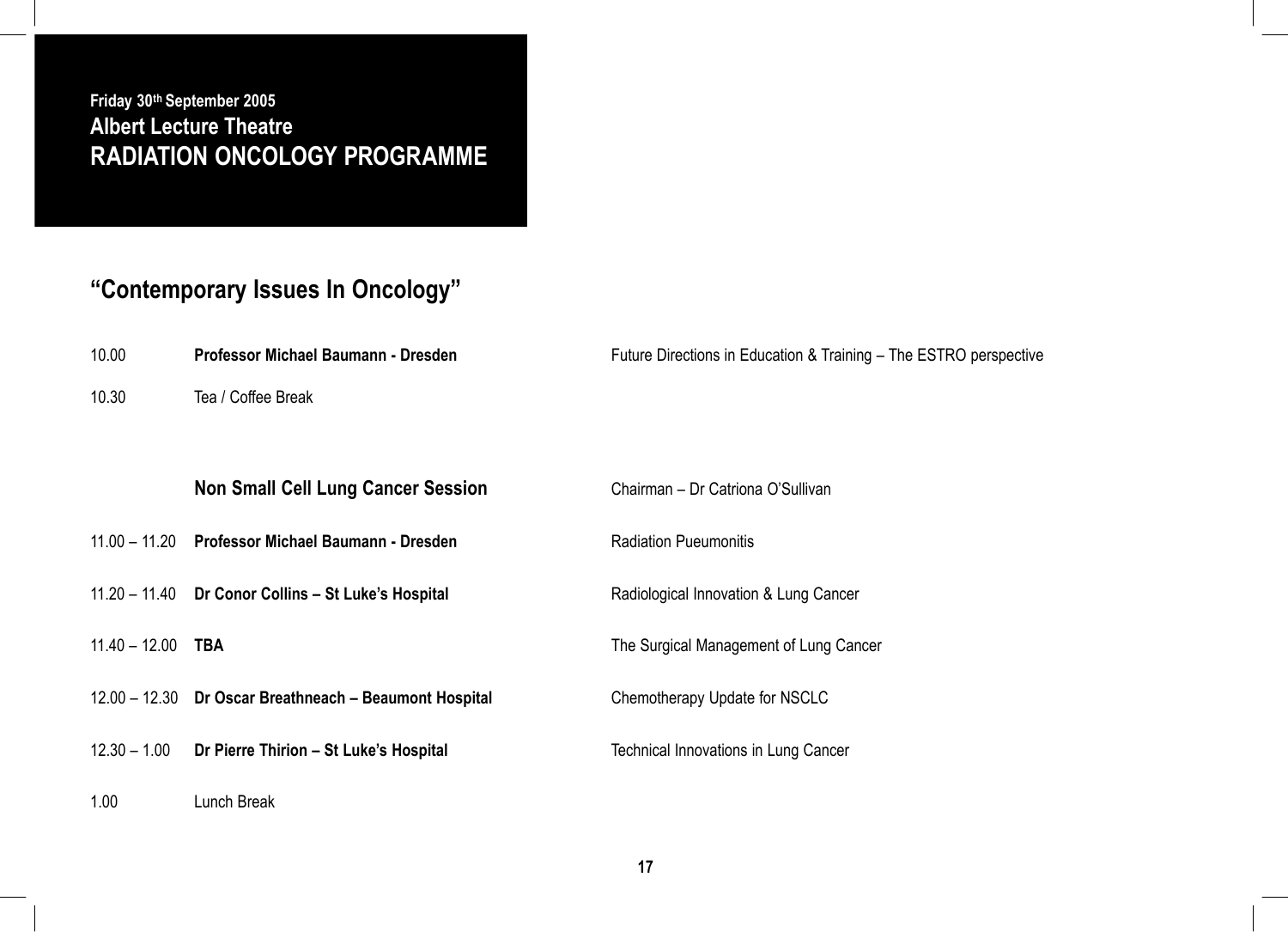|               | <b>Breast Cancer Session</b>                                                                    | Chairman - Dr Clare Faul                                                       |
|---------------|-------------------------------------------------------------------------------------------------|--------------------------------------------------------------------------------|
| $2.00 - 2.30$ | Professor Arnold Hill - SVUH/Beaumont                                                           | "Sentinel Lymph Node Biopsy is the Standard of Care for Breast Cancer Surgery" |
| $2.30 - 3.00$ | Dr John Kennedy - St James's Hospital                                                           | Modern Chemotherapy Management of Breast Cancer                                |
| $3.00 - 3.30$ | Dr Frank Sullivan – Director of Radiation Oncology<br><b>University College Hospital Galway</b> | <b>Partial Breast Irradiation</b>                                              |
| 3.30          | Tea / Coffee Break                                                                              | Chairman - Professor Donal Hollywood                                           |
|               |                                                                                                 |                                                                                |
| $4.00 - 4.30$ | Dr Ken O'Byrne – St James's Hospital                                                            | "Novel Therapies in the management of malignant disease"                       |
| $4.30 - 5.30$ | Professor Michael Baumann - Dresden<br><b>Keynote Address:</b>                                  | "Molecular Targeting in Radiation Oncology"                                    |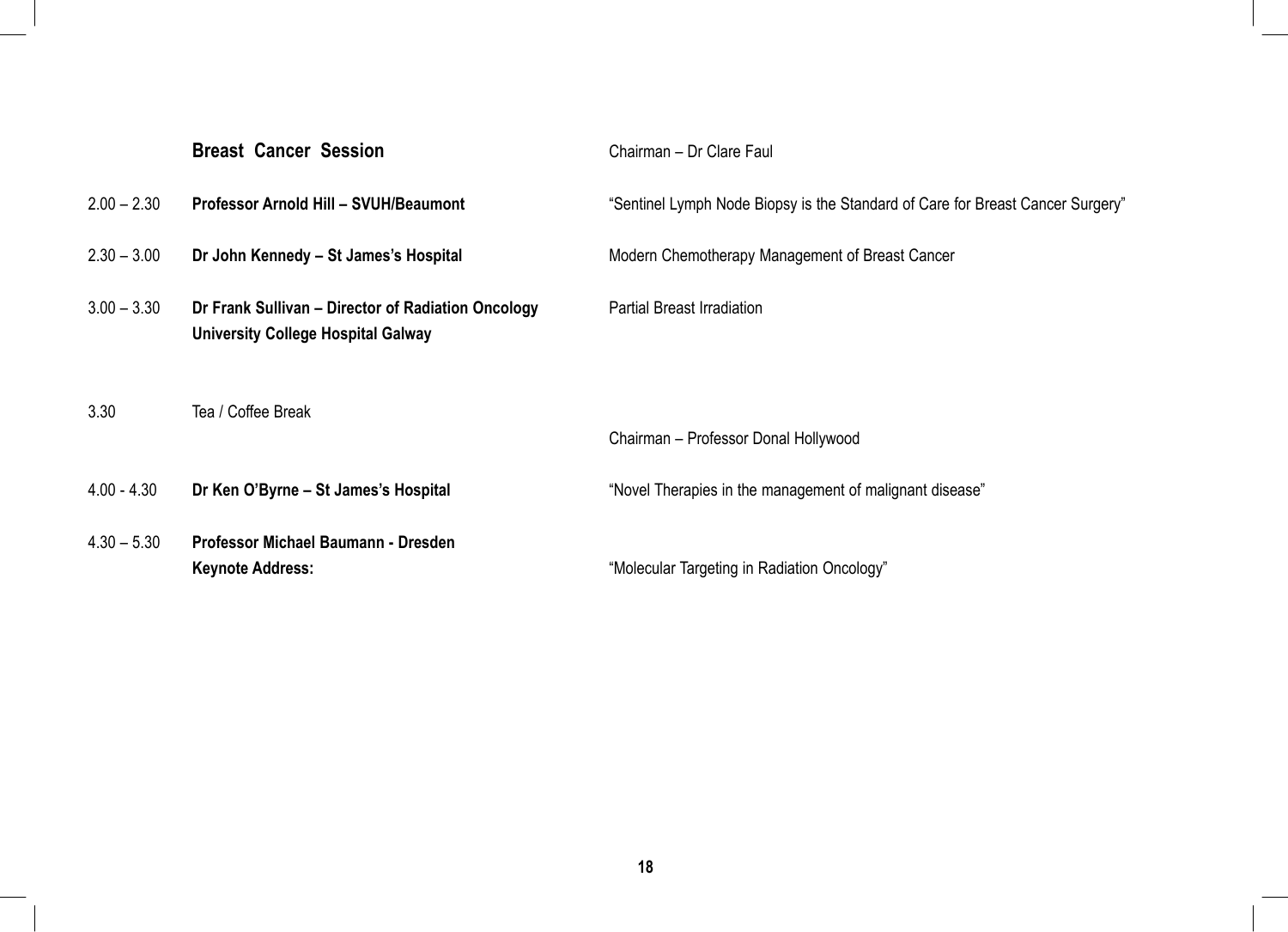# **St Luke's Registrars Prize**

### **Chairman - Professor Donal Hollywood**

|       | Selection Committee –<br>Professor Michael Baumann<br>Professor Donal Hollywood<br>Dr Pierre Thirion |                                                                                                                                        |                                                                             |
|-------|------------------------------------------------------------------------------------------------------|----------------------------------------------------------------------------------------------------------------------------------------|-----------------------------------------------------------------------------|
| 9:00  | Dr David Fitzpatrick                                                                                 | Audit of Waiting Times for Radiotherapy in St Luke's Hospital                                                                          | D Fitzpatrick<br>St Luke's Hospital, Dublin                                 |
| 9.15  | <b>Dr Cormac Small</b>                                                                               | The Role of a Registrar in Radiotherapy R&D                                                                                            | C Small<br>St Luke's Hospital, Dublin                                       |
| 9.30  | Dr Gerard McVey                                                                                      | Comparing the various designs of Rectal Contouring in Prostate<br>Radiotherapy: DVH Analyses                                           | G.P McVey, N Aherne, C Fitzpatrick, P Thirion<br>St Luke's Hospital, Dublin |
| 9.45  | <b>Dr Sinead Brennan</b>                                                                             | Pituitary Dysfunction Following Irradiation of Extrasellar Brain Tumors in Adults                                                      | S Brennan<br>St Luke's Hospital, Dublin                                     |
| 10.00 | Dr J McAleese                                                                                        | Prophylactic Cranial Irradiation in SCLC; an audit of a single institution's experience<br>with limited disease Small Cell Lung Cancer | J McAleese, S Stranex,<br>Belvoir Park Hospital, Belfast                    |
| 10.15 | Dr Asim Kamran                                                                                       | Audit of Brain Metasis treated in St Luke's Hospital in 2003                                                                           | A Kamran, A Amjad, M Moriarty<br>St Luke's Hospital, Dublin                 |
| 10.30 | Tea / Coffee Break                                                                                   |                                                                                                                                        |                                                                             |
| 11.15 | Dr S Jain                                                                                            | Audit of Management of Differentiated Thyroid Cancer<br>in the Northern Ireland Cancer Centre                                          | S Jain, E Khan, PG Henry<br>Belvoir Park Hospital, Belfast                  |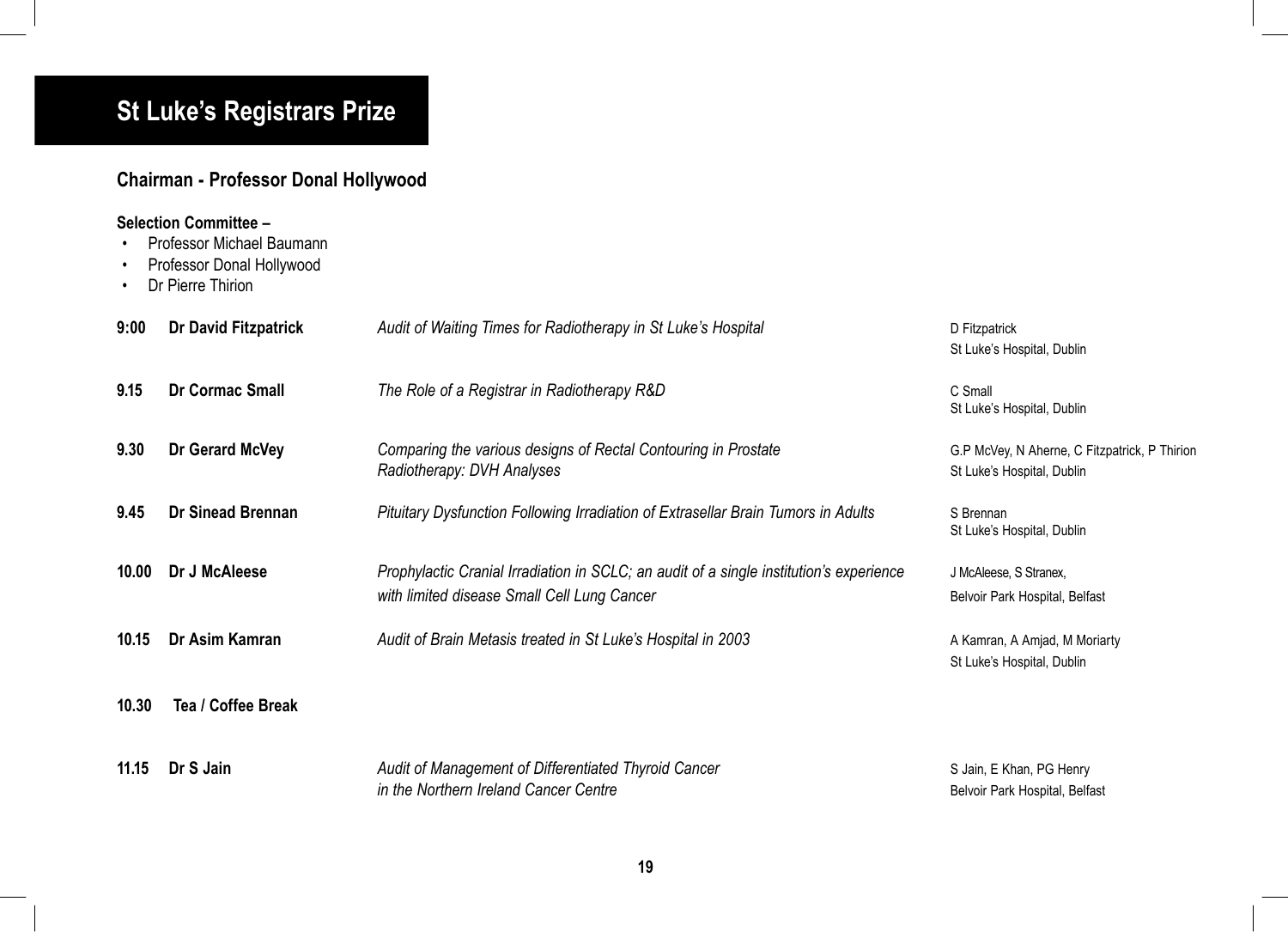| 11.30 | Dr Charles Gillham   | Gene Expression Analysis and Correlation with Pathological Outcome<br>to Neoadjuvant Chemoradiation in Oesphageal Cancer                            | CM Gillham, Miller N, Muldoon C, Duggan<br>S, Smith FM, Ravi N, D Hollywood, JV Reynolds<br>Department of Molecular Medicine TCD |
|-------|----------------------|-----------------------------------------------------------------------------------------------------------------------------------------------------|----------------------------------------------------------------------------------------------------------------------------------|
| 11.45 | Dr C Harrison        | Fractionated Total Skin Electron Beam Therapy for Mycosis Fungoides -<br>A retrospective review of outcome and toxicity at a regional Cancer Centre | C Harrison, A Drake, S Hynds, J O'Sullivan, JJ McAleer<br>Belvoir Park Hospital, Belfast                                         |
| 12.00 | Dr Syed Hasnain      | Radiotherapy & Radiation Protection in 2005 – Risks Vs Benefits                                                                                     | S Mansoor, M Moriarty<br>St Luke's Hospital, Dublin                                                                              |
| 12.15 | <b>Ms Wendy Fair</b> | An evaluation of the effects of suppository analgesia on the balloons<br>of a catheter during the selection procedure                               | W Fair, E Grunner, RA Victory<br>St Luke's Hospital, Dublin                                                                      |

**12.30 Announcement Registrars Prize 2005**